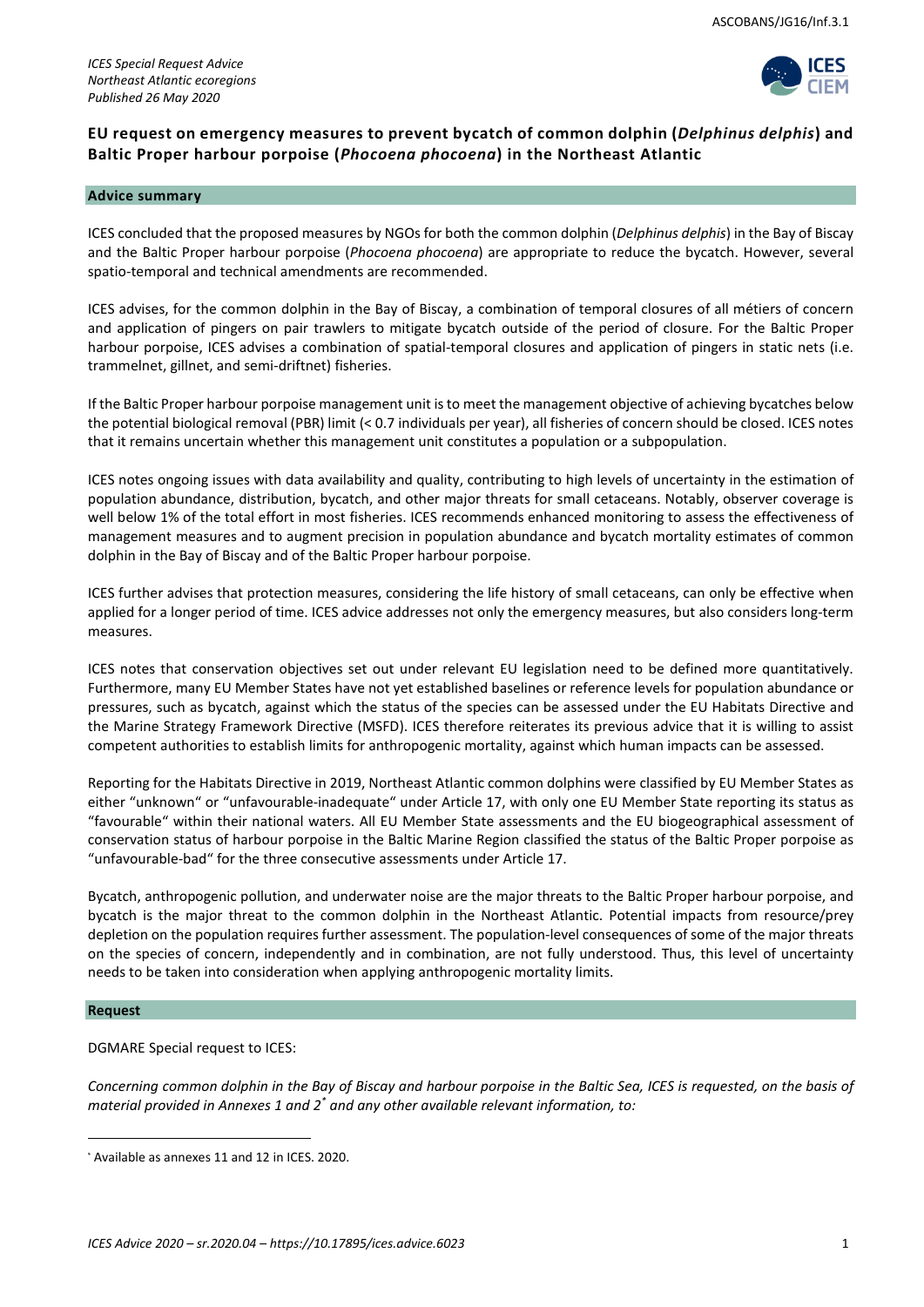- *Step 1:*
	- o *review the current conservation status and threats to the populations, including the threat due to commercial fisheries by-catches, taking account of any further relevant information, including the new material provided in Annexes 1 and 2.*
	- o *evaluate whether the measures described in Sections 3.1, 3.1.1 and 3.1.2 of Annex 1 (for common dolphin the Bay of Biscay) and Sections 3.1, 3.1.1, and 3.1.2 of Annex 2 (for harbour porpoise in the Baltic Sea) are necessary and appropriate, in the context of EU law, in particular Articles 2 and 12 of Regulation (EU) 1380/2013; Article 3(2) of Regulation (EU) 1241/2019 and Article 1(i) of Council Directive 92/43/EEC.*
- *Step 2: if evaluated measures are deemed inappropriate, to advise on any alternative measure that could be used to ensure a satisfactory conservation status of these stocks, in the context of EU law as above.*
- *The latest ICES advice available on dolphins in the Bay of Biscay and to protect harbour porpoises in the Baltic Sea http://www.ices.dk/sites/pub/Publication%20Reports/Advice/2019/2019/byc.eu.pdf is limited to an analysis of data reported by Member States until 31.12.2017, while the Commission would require data until March 2019.*

#### **Elaboration on the advice**

Considering the life history of small cetaceans, any protection measures can only be effective when applied continuously for a long period of time. Emergency measures implemented under Article 12 of the Regulation (EU) 1380/2013 (EU, 2013) can be applied only for six months, with the possibility of extension for a further six months. Therefore, it is advised that emergency measures should be considered as a transition toward longer-term measures if any positive effects on small cetaceans are to be achieved. ICES considers the longer-term perspective of management measures in the current advice.

#### **Common dolphin in the Bay of Biscay**

Under Article 17 of the Habitats Directive (EU, 1992), EU Member States (MS) are required to report on the conservation status of listed species (and habitats). As the species is transboundary, assessments by MS should be undertaken at the population level rather than nationally, or at least at the range of the Marine Atlantic bioregion. The provisional overall assessment for 2019 reported the species in the Marine Atlantic bioregion as "unknown", although this may be subject to change based on recent consultation responses.

Little is known on the current conservation status of common dolphin in the Bay of Biscay as the abundance and the level of mortality are uncertain, and no anthropogenic mortality (or bycatch) limits have been defined for this species in the Northeast Atlantic. The results from several surveys suggest an increase in common dolphin abundance over recent years in the Northeast Atlantic. However,this increase is very likely the result of an influx of dolphins into the Bay of Biscay, potentially from oceanic/southern waters, rather than a population increase *per se*.

Despite the larger abundance estimates for the species in continental shelf and adjacent waters, many MS still classified the overall conservation status of the species as either "unknown" or "unfavourable-inadequate". Only one MS reported its status as "favourable" in the most recent Article 17 under the Habitats Directive. ICES notes that threats and pressures on the species are also reported by MS during this process, and that bycatch is cited as the main pressure on this species.

ICES has previously reviewed pressures and threats to marine mammal species on a regional basis (ICES, 2019a). Based on threat matrices developed for different marine mammal species in each ecoregion, ICES concluded that threat levels for common dolphin was high for bycatch in the Bay of Biscay. Polychlorinated biphenyls (PCBs) have been shown to negatively affect reproduction in common dolphins (Murphy *et al*., 2018), and cases of reproductive failure have been reported that may be linked to the exposure of these endocrine-disrupting chemicals.

The population-level consequences of some of the major threats on the Northeast Atlantic common dolphin are still not fully understood independently, let alone their combined effects. Thus, this level of uncertainty as well as the possible independent and cumulative effects of multiple stressors on the populations, it needs to be taken into consideration when applying anthropogenic mortality limits.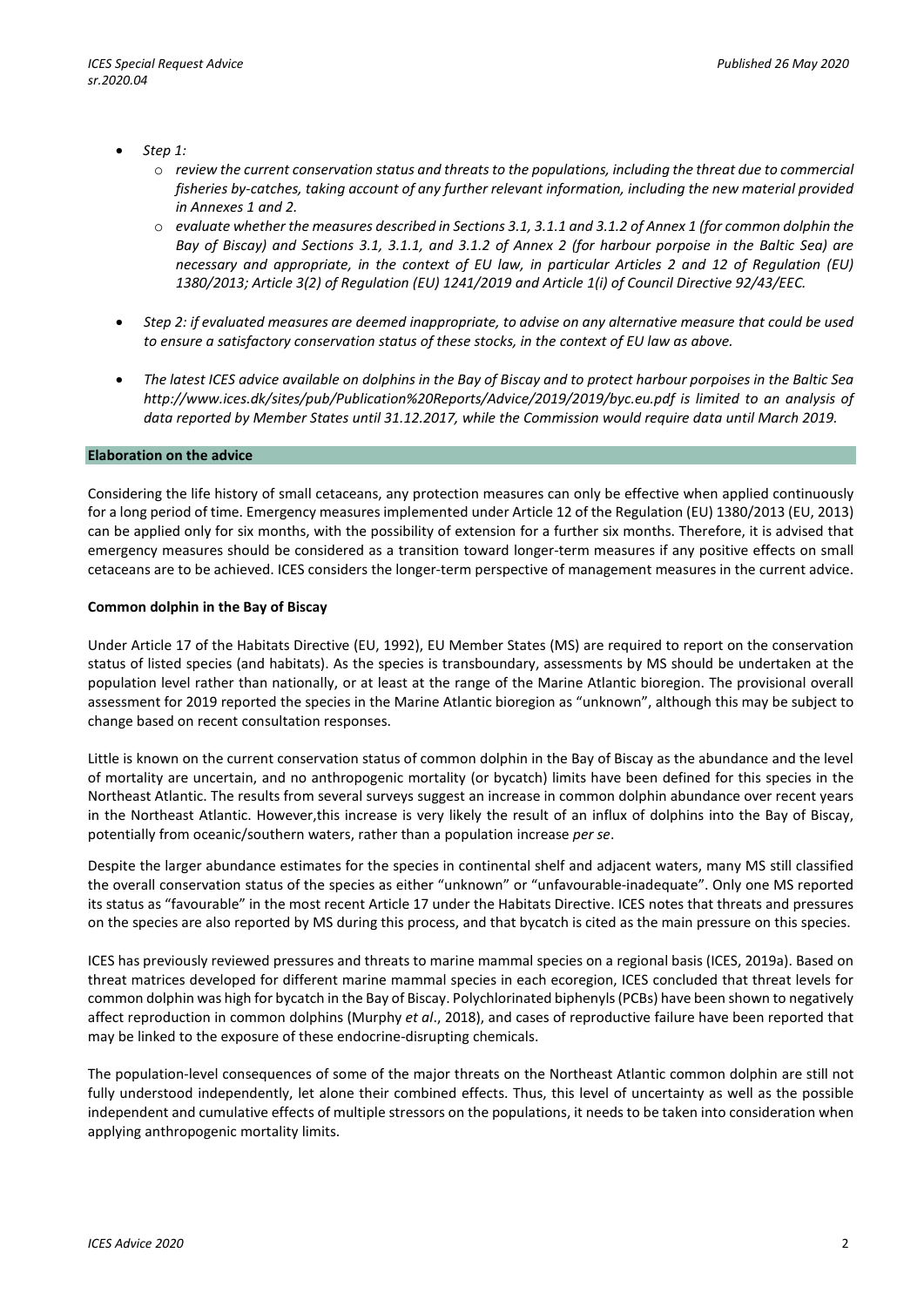## ICES has evaluated the measures proposed by NGOs, which can be found in Table 1 below.

| Table 1 |  |  | Measures proposed by NGOs for the common dolphin in the Bay of Biscay and ICES evaluation of those measures. |
|---------|--|--|--------------------------------------------------------------------------------------------------------------|
|---------|--|--|--------------------------------------------------------------------------------------------------------------|

| Measures proposed by NGOs |                                                                                                                                                                                                                                                                                                                     | <b>ICES</b> evaluation                                                                                                                                                                                                                                                                                                                                                                                                                                                                                                                                                                                                                                                                                                                                                                                                                                                                                                                                                |  |  |  |  |
|---------------------------|---------------------------------------------------------------------------------------------------------------------------------------------------------------------------------------------------------------------------------------------------------------------------------------------------------------------|-----------------------------------------------------------------------------------------------------------------------------------------------------------------------------------------------------------------------------------------------------------------------------------------------------------------------------------------------------------------------------------------------------------------------------------------------------------------------------------------------------------------------------------------------------------------------------------------------------------------------------------------------------------------------------------------------------------------------------------------------------------------------------------------------------------------------------------------------------------------------------------------------------------------------------------------------------------------------|--|--|--|--|
| 1.1                       | Close the responsible<br>fisheries in the Northeast                                                                                                                                                                                                                                                                 | ICES considers that the closure of the fisheries of concern for the common dolphin bycatch in<br>the Northeast Atlantic (from December to March) should significantly reduce bycatch of                                                                                                                                                                                                                                                                                                                                                                                                                                                                                                                                                                                                                                                                                                                                                                               |  |  |  |  |
|                           | Atlantic between December<br>2019 and March 2020 (ad<br>minima pair trawls and<br>gillnet fisheries)                                                                                                                                                                                                                | common dolphins; however, variants to the proposed measure were explored (Table 2).<br>Fisheries of concern were identified as those with any bycatch of common dolphins,<br>recorded by onboard observers from 2016 to 2018 in ICES subareas 6, 7, 8, and 9, and with<br>gear types PTM, PTB, OTM, OTB, OTT, GNS, GTR, and PS*.<br>ICES WKEMBYC (ICES, 2020) established that in the Northeast Atlantic most of the bycatch of<br>common dolphins occurred in the Bay of Biscay and Iberian Coast ecoregion (subareas 8 and<br>9), rather than in the Celtic Seas ecoregion (subareas 6 and 7).                                                                                                                                                                                                                                                                                                                                                                      |  |  |  |  |
| 1.2                       | Monitoring + dynamic<br>closures                                                                                                                                                                                                                                                                                    | ICES states that lack of information currently prevents assessment of the feasibility of the<br>approach and its potential efficiency in terms of bycatch reduction. The implementation of<br>adequate monitoring and allowing real-time decisions to be made is challenging; until this<br>can be achieved, there is little feasibility of dynamic closures happening across all relevant<br>métiers.                                                                                                                                                                                                                                                                                                                                                                                                                                                                                                                                                                |  |  |  |  |
| 2.1                       | <b>Technical measures:</b><br>- daylight fishing<br>- move-on procedure                                                                                                                                                                                                                                             | ICES does not currently have sufficient information to evaluate the suitability of these<br>proposed measures, due to limited scientific literature for the species concerned.                                                                                                                                                                                                                                                                                                                                                                                                                                                                                                                                                                                                                                                                                                                                                                                        |  |  |  |  |
| 2.2                       | Dedicated bycatch observers<br>and/or electronic monitoring<br>should be undertaken on all<br>fleets that may be involved<br>in common dolphin bycatch<br>in the region year-round.<br>Fishing vessels should only<br>fish in the region if they<br>allow independent<br>observations to be<br>undertaken on board. | ICES agrees that dedicated marine mammal bycatch observers or remote electronic<br>monitoring (REM) programmes should be prioritized in métiers with identified risk of bycatch<br>of common dolphin. Such pilot projects should be established to compliment at-sea sampling<br>programmes under EU-MAP.<br>It was also suggested that participation in the monitoring programme should be compulsory<br>under vessel licensing systems. However, ICES noted the requirement within EU-MAP for EU<br>Member States to ensure that data collectors (e.g observers) have access to all vessels, and<br>that the masters of EU fishing vessels must accept onboard scientific observers and<br>cooperate with them.<br>However, given the size of the fleets involved, ICES recognized that complete coverage by<br>observers or REM presents logistical and financial challenges, and 100% coverage is not<br>necessary to collect data for robust bycatch estimation. |  |  |  |  |

\*Se[e https://vocab.ices.dk/?ref=1498](https://vocab.ices.dk/?ref=1498) for a description of the gears.

#### *Proposed alternative measures*

Of the fifteen scenarios tested (see "Basis of the advice", Table 6, and results in Table 8), ICES identified emergency measures alternative to those proposed by the NGOs to meet the four tested management objectives proposed by ICES.

ICES used the potential biological removal (PBR) algorithm to estimate the level of anthropogenic mortality that should allow the population to be maintained at or above 50% of the carrying capacity 95% of the time. This was used as a quantitative interpretation ("a management objective") to ensure the "long-term viability" (EU, 2017) of the population and as a means to measure the limit to mortality that might threaten the conservation status of the species (EU, 2019). Given the uncertainties around the bycatch and common dolphin abundance data, ICES also used three alternative limits for anthropogenic mortality: less than 75% of PBR, less than 50% of PBR, and less than 10% of PBR. Reducing bycatch to less than 10% of PBR was used as a quantitative interpretation of what "minimise and where possible eliminate" (EU, 2019) might mean, while acknowledging that this may be insufficient to meet the requirements of strict protection under Council Directive 92/43/EEC (EU, 1992). The development of these management objectives was necessary to enable a quantitative interpretation of the EU legislation, but they may be legally insufficient to meet the legislative requirements. These management objectives may also not enable the ASCOBANS objective of maintaining small cetacean populations at 80% of carrying capacity (K). However, these management objectives are used to identify alternative measures for each objective (Table 2).

- a) to reduce annual common dolphin mortality to the potential biological removal (PBR) limit, the following measures should meet this objective (Table 8).
	- 1. (E) 4-week closure for all métiers (mid-Jan.–mid-Feb.)
	- 2. (B) Annual fishing effort reduction of 40% in métiers of concern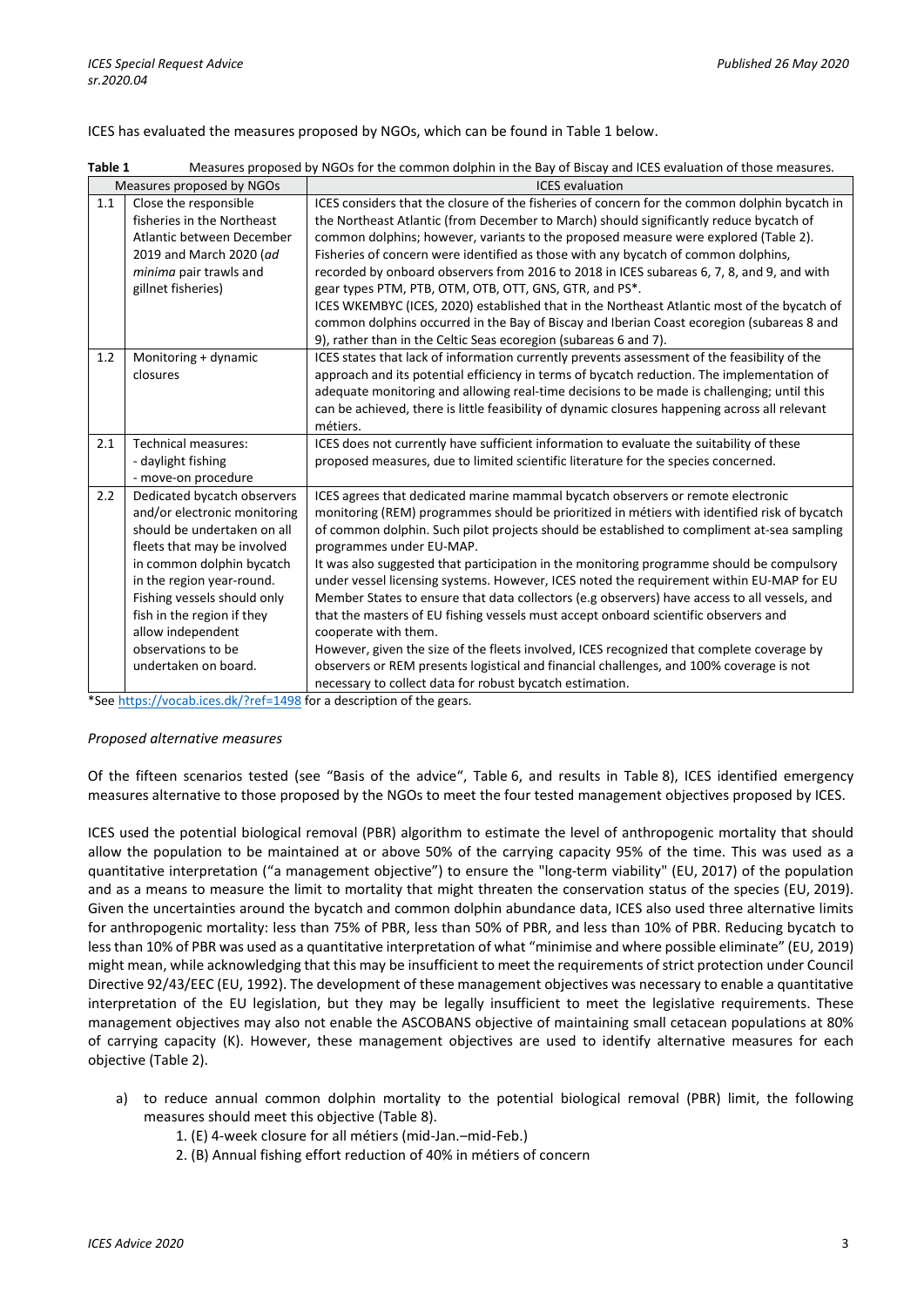3. (J) Pinger PTM/PTB year round + 2-week closure (mid-Jan.–end of Jan.) all other fisheries

The main risk associated with this objective is that it may not take sufficient account of the uncertainty around bycatch estimates, i.e bycatch estimates are assumed accurate and the wide confidence intervals around estimates are not taken into account.

The success of the above measures is dependent on fishing effort being reduced and not redistributed and is sensitive to: the uncertainties around bycatch estimates (all scenarios); timing of the peak dolphin mortality (scenarios J, E); pingers in both PTM and PTB achieve at least 65% bycatch reduction; enforcement of correct pinger use is in place; pinger performance is validated (scenario J); and emergency measures can be extended to one year (scenario B).

- b) to reduce annual common dolphin mortality to less than 75% of the PBR, the following measures should meet this objective (Table 8).
	- 1. (G) Pinger PTM / PTB all year and 6-week closure for all other métiers of concern (mid-Jan.–end of Feb.)
	- 2. (I) Pinger PTM/PTB year-round and 4-week closure of all other métiers of concern (mid-Jan.–mid-Feb.)
	- 3. (D) 6-week closure (mid-Jan.–end of Feb.) for all métiers of concern

The main risk associated with this objective is that it may not take sufficient account of the uncertainty around bycatch estimates, i.e bycatch estimates are assumed accurate and the wide confidence intervals around estimates are not taken into account.

The success of the above measures is dependent on fishing effort being reduced and not redistributed and is senstive to: uncertainties around bycatch estimates; timing of the peak dolphin mortality (all scenarios); pingers in both PTM and PTB achieve at least 65% bycatch reduction; enforcement of correct pinger use is in place; and pinger performance is validated (scenarios I, G).

- c) to reduce annual common dolphin mortality to less than 50% of PBR the following measures should meet this objective:
	- 1) (L) Two-month closure in the Bay of Biscay from mid-January until mid-March for all métiers of concern + pinger PTB / PTM rest of the year
	- 2) (C) Two-month closure in the Bay of Biscay from mid-January until mid-March for all métiers of concern
	- 3) (H) Six-week closure (mid-Jan.–end of Feb.) for all métiers of concern and pinger PTM / PTB the rest of the year

This management objective is more precautionary, allowing for large uncertainty evident around the bycatch estimates from strandings and at-sea monitoring data.

The success of the above measures is dependent on fishing effort being reduced and not redistributed and is sensitive to: pingers in both PTM and PTB achieve at least 65% bycatch reduction or more; enforcement of correct pinger use is in place; and pinger performance is validated (scenarios H, L). The measures under scenarios L and C are less sensitive to variation in the timing of the peak dolphin mortality due to longer closures.

d) to reduce the annual common dolphin mortality below 10% of the PBR, the following measures scenarios should meet this objective (Table 8).

1. (M) 4-month closure (December–March) for all métiers + pinger PTM / PTB the rest of the year 2. (N) 3-month (Jan.–Mar.) + 1-month (mid-July–mid-Aug.) closure of all métiers + pinger PTB / PTM the rest of the year

3. (O) 3-month (Jan.–Mar.) + 1-month (mid-July–mid-Aug.) closure of all métiers

The success of the above measures is dependent on fishing effort being reduced and not redistributed and is senstive to: pingers in both PTM and PTB achieve at least 65% bycatch reduction; enforcement of correct pinger use is in place; and pinger performance is validated (scenarios M, N).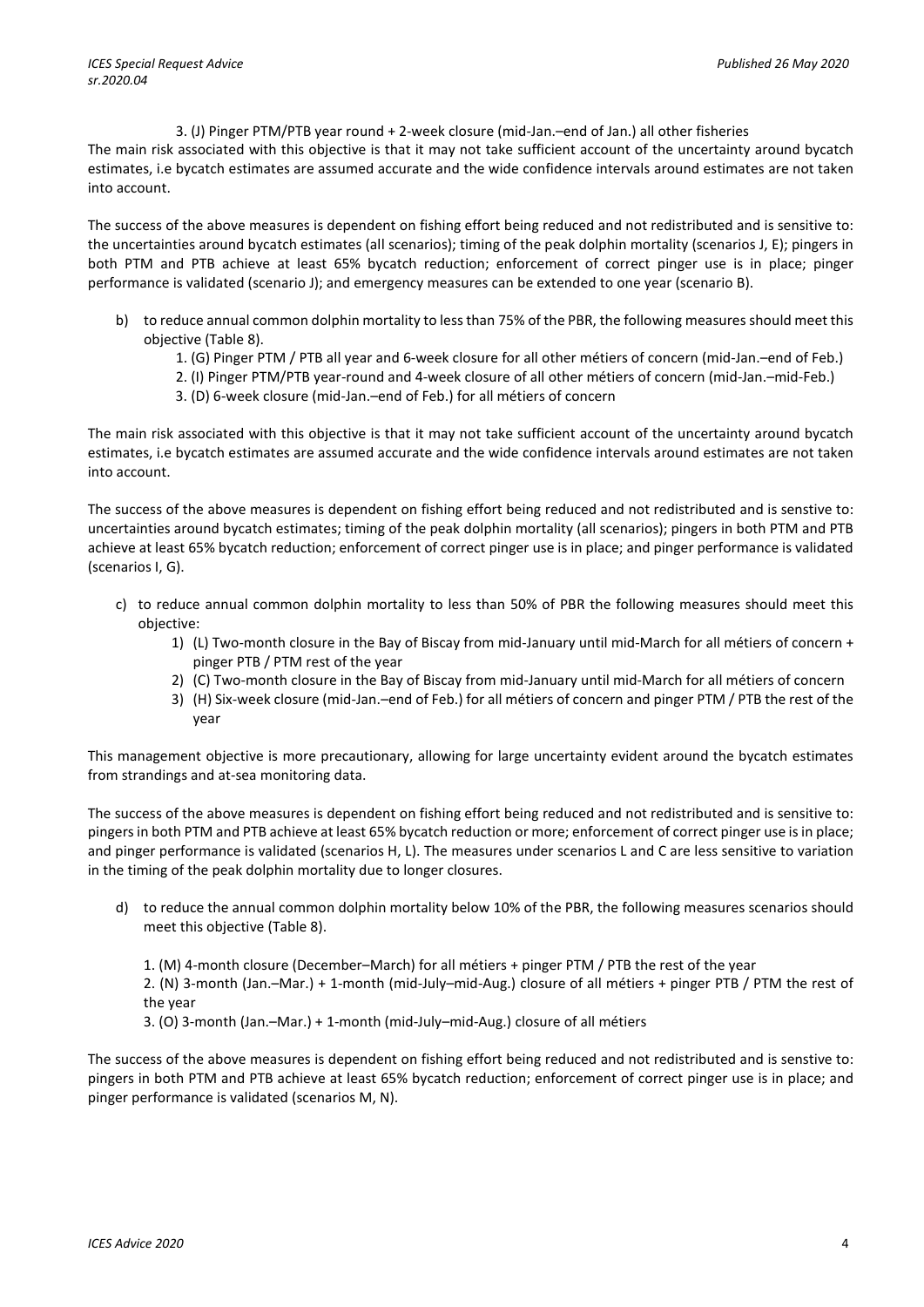**Table 2** Proposed scenarios for the four tested management objectives, and evaluation of associated risks, for the common dolphin in ICES Subarea 8. For further information on performance of scenarios, please see Table 8. Risk levels in relation to missing the peak in mortality – very high for 2-week closure, high for 4-week closure, medium for 6-week closure, and low for 2-month or longer closure.

| (Scenario) measures that<br>meet the objective                                                                                    | Expected outcome                                                            | Relative risk of<br>not achieving the<br>objective | Comments on the scenario risk                                                                                                                                                                                                                                                                                                                    |  |  |
|-----------------------------------------------------------------------------------------------------------------------------------|-----------------------------------------------------------------------------|----------------------------------------------------|--------------------------------------------------------------------------------------------------------------------------------------------------------------------------------------------------------------------------------------------------------------------------------------------------------------------------------------------------|--|--|
| Management objective: PBR                                                                                                         |                                                                             |                                                    |                                                                                                                                                                                                                                                                                                                                                  |  |  |
| (J) - Pinger PTM/PTB year<br>round + 2-week closure of<br>all other fisheries                                                     | Bycatch reduction 36%.<br>Efficiency score of 9.7<br>achieved.              | Very high                                          | Very short-term 2-week closure risks missing the<br>peak in mortalities, which is shown to vary annualy<br>in the strandings data. Timing is linked to the<br>distribution of common dolphins. This approach<br>enables the pinger trials already begun in the French<br>PTM fleet to continue to verify effectiveness.                          |  |  |
| $(E) - 4$ -week closure of all<br>métiers (mid-Jan.-mid-Feb.)                                                                     | Bycatch reduction 40%.<br>Efficiency score of 5.2<br>achieved.              | High                                               | 4-week closure is still relatively short and could miss<br>the peak in mortalities. Does not rely on pinger<br>deployment. Lost opportunity to continue the pinger<br>trials already begun in the French PTM fleet to<br>continue to verify effectiveness during peak winter<br>months.                                                          |  |  |
| (B) - Annual fishing effort<br>reduction of 40% in métiers<br>of concern                                                          | Bycatch reduction 40%.<br>Efficiency score of 1<br>achieved.                | High                                               | Does not rely on pinger deployment. Lost<br>opportunity to continue the pinger trials already<br>begun in the French PTM fleet to continue to verify<br>effectiveness during peak winter months.                                                                                                                                                 |  |  |
| Management objective: <75% of PBR                                                                                                 |                                                                             |                                                    |                                                                                                                                                                                                                                                                                                                                                  |  |  |
| (I) - Pinger PTM/PTB year-<br>round and 4-week closure<br>of all other métiers of<br>concern (mid-Jan.-mid-<br>Feb.)              | Bycatch reduction 48%.<br>Efficiency score of 6.5<br>achieved.              | High                                               | Closure achieves the greatest proportion of the<br>bycatch reduction, but 4-week closure is still<br>relatively short and could miss the peak in<br>mortalities. This approach enables the pinger trials<br>already begun in the French PTM fleet to continue<br>to verify effectiveness.                                                        |  |  |
| (G) - Pinger PTM / PTB all<br>year and 6-week closure of<br>all other métiers of concern<br>(mid-Jan.-end of Feb.)                | Bycatch reduction 60%.<br>Efficiency score of 5.4<br>achieved               | Medium                                             | Closure achieves the greatest proportion of the<br>bycatch reduction and a 6-week closure more likely<br>to capture the peak in mortalities. This approach<br>enables the pinger trials already begun in the French<br>PTM fleet to continue to verify effectiveness.                                                                            |  |  |
| (D) - 6-week closure (mid-<br>Jan.-end of Feb.) of all<br>métiers of concern                                                      | Bycatch reduction 58%<br>Efficiency score of 5<br>achieved                  | Medium                                             | Closure achieves the greatest proportion of the<br>bycatch reduction and a 6-week closure more likely<br>to capture the peak in mortalities. Does not rely on<br>pinger deployment. Lost opportunity to continue<br>the pinger trials already begun in the French PTM<br>fleet to continue to verify effectiveness during peak<br>winter months. |  |  |
| Management objective: <50% of PBR                                                                                                 |                                                                             |                                                    |                                                                                                                                                                                                                                                                                                                                                  |  |  |
| (H) – 6-week closure (mid-<br>Jan.-end of Feb.) of all<br>métiers and pingers on PTB<br>and PTM gears for the rest<br>of the year | Achieves 66% bycatch<br>reduction.<br>Efficiency score of 5.5<br>achieved.  | Medium                                             | Closure achieves the greatest proportion of the<br>bycatch reduction and a 6-week closure more likely<br>to capture the peak in mortalities. This approach<br>enables the pinger trials already begun in the French<br>PTM fleet to continue to verify effectiveness.                                                                            |  |  |
| (L) - 2-month closure (mid-<br>Jan.-mid-March) of all<br>métiers and pingers on PTB<br>and PTM gears for the rest<br>of the year  | Achieves 79% bycatch<br>reduction.<br>Efficiency score of 4.8<br>achieved.  | Low                                                | Longer-term closure that would cover the peak<br>mortality. This approach enables the pinger trials<br>already begun in the French PTM fleet to continue<br>to verify effectiveness.                                                                                                                                                             |  |  |
| (C) - 2-month closure (mid-<br>Jan.-mid-March) of all<br>métiers                                                                  | Achieves 74% bycatch<br>reduction.<br>Performance score of<br>4.4 achieved. | Low                                                | Longer-term closure that would cover the peak<br>mortality. Does not rely on pinger deployment. Lost<br>opportunity to continue the pinger trials already<br>begun in the French PTM fleet to continue to verify<br>effectiveness during peak winter months.                                                                                     |  |  |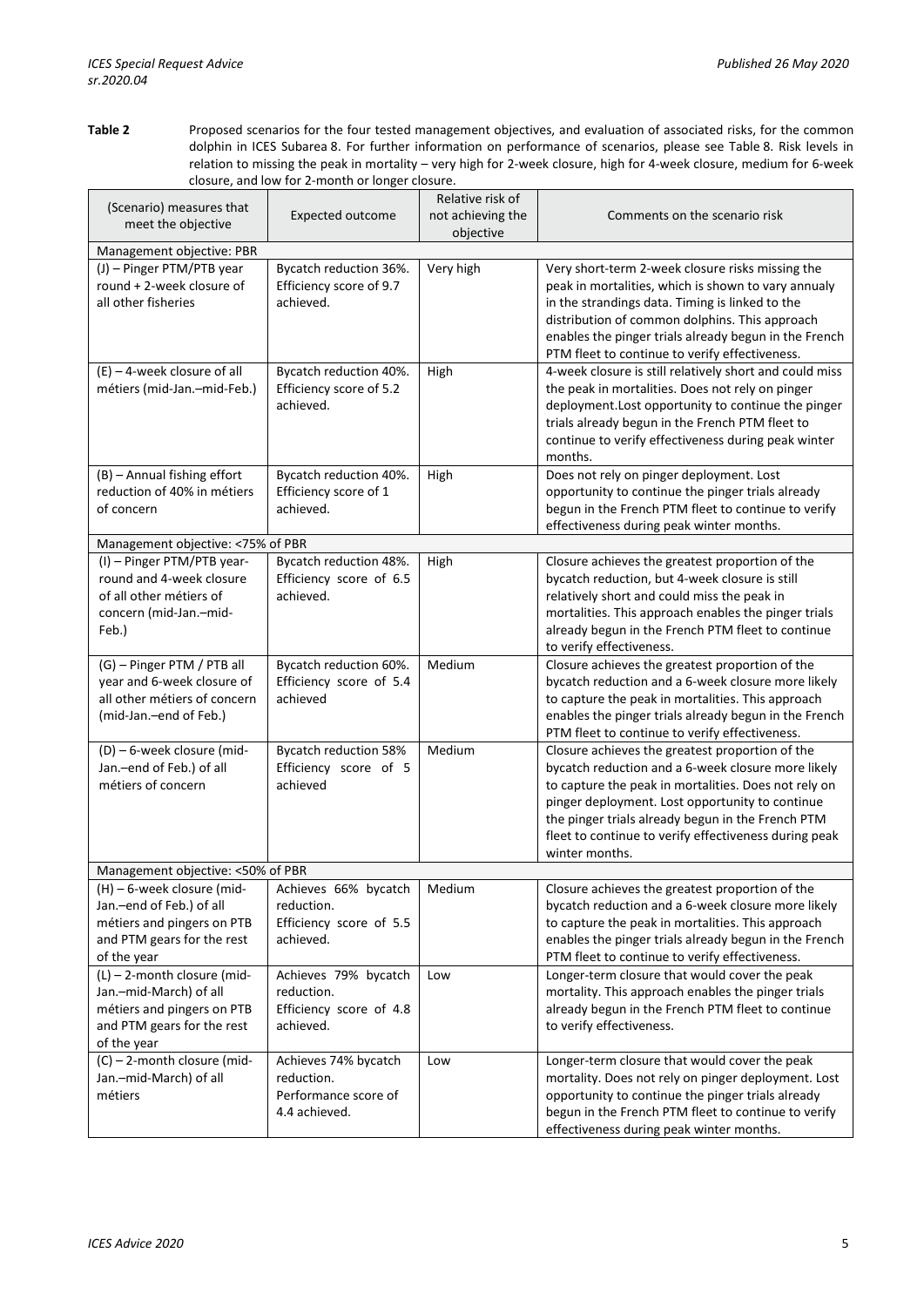|                                                                                                                                                            | Management objective: <10% of PBR                                          |        |                                                                                                                                                                                                                                                                                                                                                       |  |  |  |  |  |
|------------------------------------------------------------------------------------------------------------------------------------------------------------|----------------------------------------------------------------------------|--------|-------------------------------------------------------------------------------------------------------------------------------------------------------------------------------------------------------------------------------------------------------------------------------------------------------------------------------------------------------|--|--|--|--|--|
| $(N)$ – 3-month (Jan.-March)<br>and 1-month (mid-July-mid-<br>Aug.) closure of all métiers<br>and pingers on PTB and PTM<br>gears for the rest of the year | Achieves 90% bycatch<br>reduction.<br>Efficiency score of 2.7<br>achieved. | Medium | Risk around the timing of the shorter second<br>closure. This approach enables the pinger trials<br>already begun in the French PTM fleet to continue<br>to verify effectiveness. This scenario does not<br>reduce the bycatch estimate based on strandings to<br>10% of PBR.                                                                         |  |  |  |  |  |
| $(O)$ – 3-month (Jan.-March)<br>+1-month (mid-July-mid-<br>Aug.) closure of all métiers                                                                    | Achieves 88% bycatch<br>reduction.<br>Efficiency score of 2.6<br>achieved. | Medium | Risk around the timing of the shorter second<br>closure. Does not rely on pinger deployment. Lost<br>opportunity to continue the pinger trials already<br>begun in the French PTM fleet to continue to verify<br>effectiveness during peak winter months. This<br>scenario does not reduce the bycatch estimate<br>based on strandings to 10% of PBR. |  |  |  |  |  |
| $(M)$ – 4-month closure of all<br>métiers and pingers on PTM<br>/ PTB gears for the rest of<br>the year                                                    | Achieves 89% bycatch<br>reduction<br>Efficiency score of 2.7<br>achieved.  | Low    | Longer term closure that would cover the peak<br>mortality. This approach enables the pinger trials<br>already begun in the French PTM fleet to continue<br>to verify effectiveness. This scenario does not<br>reduce the bycatch estimate based on strandings to<br>10% of PBR.                                                                      |  |  |  |  |  |

It is important to note that in all proposed scenarios it is assumed that fishing effort in métiers of concern is not redistributed. Furthermore, all scenarios would imply large reductions in fishing effort for some fleets fishing in ICES Subarea 8. ICES has not evaluated the consequences of such reductions, neither in terms of potential effort redistribution towards other gears nor in terms of socio-economic impacts.

# **Harbour porpoise in the Baltic Sea**

In the present advice, the term population is used to refer to the Baltic Proper harbour porpoise. ICES notes that it remains uncertain whether this group constitutes a population or a subpopulation; there are, however, significant genetic differences between the Belt Sea and the Baltic Proper harbour porpoises. Thus, the Baltic Proper harbour porpoise should be managed as a separate management unit (Wiemann *et al*., 2010; Lah *et al*., 2016; NAMMCO–IMR, 2019).

The Baltic Proper harbour porpoise is listed as Critically Endangered (CR) by IUCN and HELCOM (Hammond *et al*., 2008; HELCOM, 2013). All EU Member State assessments and the EU biogeographical assessment of the conservation status of the harbour porpoise in the Baltic Marine Region have been assessed as "unfavourable-bad" for the last three consecutive assessments under Article 17, reporting for the Habitats Directive (since 2001). ASCOBANS considers that "the Baltic subpopulation of the harbour porpoise is of particular concern". HELCOM is "deeply concerned about the population status of harbour porpoise in the Baltic Sea" and "convinced that the critical status of harbour porpoises in the Baltic Sea calls for immediate actions in order to safeguard their survival" (HELCOM, 2013).

In the latest threat matrix developed by ICES WGMME (ICES, 2019a), threat levels for the Baltic Proper harbour porpoise were considered high (evidence or strong likelihood of negative population effects, mediated through effects on individual mortality, health, and/or reproduction) for bycatch, contaminants, and three impulsive underwater noise sources.

ICES has evaluated measures proposed by NGOs (idependently but not in combination) which can be found in Table 3 below.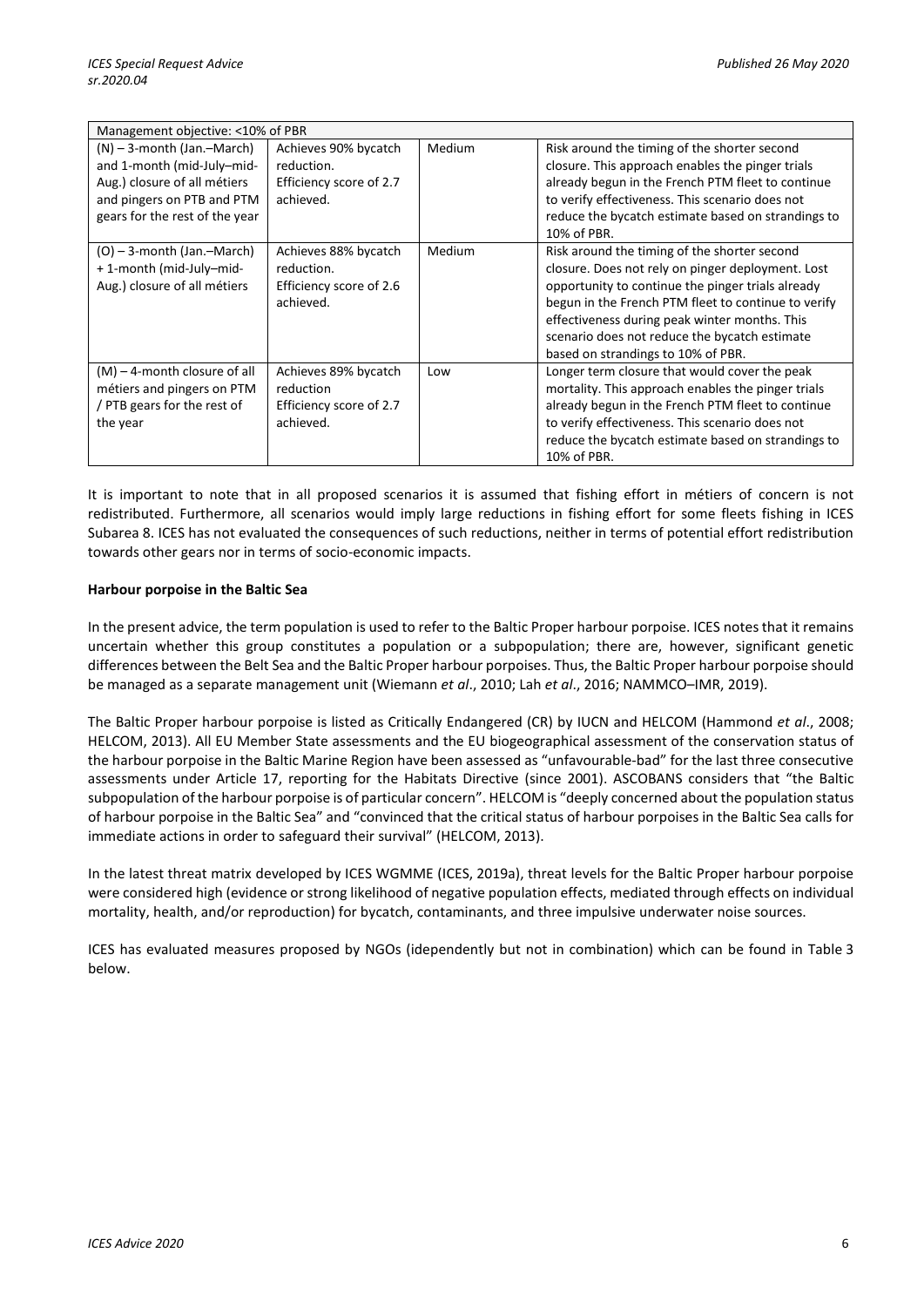| Table 3 | Measures proposed by NGOs for the Baltic Proper harbour porpoise and ICES evaluation of those measures.                                                                                                                                                                                                                                                    |                                                                                                                                                                                                                                                                                                                                                                                                                                                                                                                                                                       |  |  |  |  |  |  |
|---------|------------------------------------------------------------------------------------------------------------------------------------------------------------------------------------------------------------------------------------------------------------------------------------------------------------------------------------------------------------|-----------------------------------------------------------------------------------------------------------------------------------------------------------------------------------------------------------------------------------------------------------------------------------------------------------------------------------------------------------------------------------------------------------------------------------------------------------------------------------------------------------------------------------------------------------------------|--|--|--|--|--|--|
|         | Measures proposed by NGOs                                                                                                                                                                                                                                                                                                                                  | <b>ICES</b> evaluation                                                                                                                                                                                                                                                                                                                                                                                                                                                                                                                                                |  |  |  |  |  |  |
| 1.a     | Closure of the Northern Midsea Bank for all fisheries                                                                                                                                                                                                                                                                                                      | ICES agrees that fisheries closure will ensure no bycatch in this<br>area, which has the highest detection rates of Baltic Proper<br>porpoise year-round, with peaks during the breeding season. An<br>amendment is proposed that focuses on fisheries of concern<br>(Table 4).                                                                                                                                                                                                                                                                                       |  |  |  |  |  |  |
| 1.b     | Closure of gillnet fisheries in the rest of the Natura<br>2000 area "Hoburgs bank och Midsjöbankarna"<br>(SE0330308) as well as in all other Natura 2000 areas<br>east of 13.5°E, where the harbour porpoise is listed as<br>present, until site-specific assessments has been<br>carried out for the impact of use of Acosutic Deterret<br>Devices (ADDs) | ICES considers that these areas form a mosaic of often small and<br>spatially disjointed sites with variable bycatch risk and detection<br>rates of Baltic Proper porpoise at different times of the year. ICES<br>concludes that the proposed measure may allow for large<br>displacements of fishing effort and increased bycatch risk in<br>neighbouring, unprotected waters. An amendment is proposed<br>that refocuses the closure of gillnet fisheries in a single large<br>cluster of sites, where detection rates of harbour porpoises are<br>high (Table 4). |  |  |  |  |  |  |
| 2.a     | Mandatory use of ADDs in all commercial gillnet<br>fisheries outside Natura 2000 areas                                                                                                                                                                                                                                                                     | ICES considers that the bycatch in the Baltic will be reduced<br>significantly since pingers have been shown to reduce bycatch<br>rates in static nets by 50-80% in operational fisheries compared to<br>nets without pingers (Orphanides and Palka, 2013).                                                                                                                                                                                                                                                                                                           |  |  |  |  |  |  |
| 2.b     | Accurate recording of fishing effort and gear type used                                                                                                                                                                                                                                                                                                    | ICES agrees that robust data on fishing effort and gear type are<br>essential for estimating the bycatch risk and evaluating the<br>effectiveness of any mitigation measures.                                                                                                                                                                                                                                                                                                                                                                                         |  |  |  |  |  |  |
| 2.c     | Dedicated electronic monitoring of all gillnet vessels in<br>the region                                                                                                                                                                                                                                                                                    | ICES considers that 100% coverage of gillnet fishing effort is<br>ambitious, and that given the small population size of Baltic Proper<br>porpoise, the rarity of bycatch events, and important resources<br>required to achieve monitoring on all gillnets, there may be other,<br>more critical data gaps to address in the short term (see<br>Suggestions and Table 5).                                                                                                                                                                                            |  |  |  |  |  |  |
| 2.d     | Monitoring and adaptive management/mitigation<br>measures of gillnet fisheries                                                                                                                                                                                                                                                                             | ICES considers that bycatch monitoring is not sufficient to support<br>the development and timely implementation of appropriate<br>adaptive mitigation measures (see Suggestions and Table 5).                                                                                                                                                                                                                                                                                                                                                                        |  |  |  |  |  |  |

To immediately reduce bycatch of harbour porpoise, a set of five measures are recommended (Table 4). Static nets (trammelnets, gillnets, and semi-driftnets) are gears with considerably higher bycatch risk for porpoise than other gear types (ICES, 2020). Therefore, only measures on static nets have been recommended.

Within the seasonal distribution range of the Baltic Proper harbour porpoise, it is recommended that pingers are used outside those Natura 2000 sites and including one unprotected area, where harbour porpoise is listed as present. It is also recommended to use pingers within two Natura 2000 sites, and part of one Natura 2000 site, that have low or potentially low occurrence of Baltic Proper harbour porpoise. In the remaining Natura 2000 sites and in an additional area, there is evidence of higher probability of detection of Baltic Proper porpoise. In these areas, closure of static-net fisheries is recommended rather than the use of pingers. The rationale for this is that pingers have been shown to reduce the bycatch rate of harbour porpoise by 50–80% in operational fisheries with static nets, in comparison to nets without pingers (Orphanides and Palka, 2013). There are also concerns about habituation over time, and a reduced foraging efficiency of deterred porpoises (Beest *et al*., 2017; Dawson *et al*., 2013; Kindt-Larsen *et al*., 2019; Kyhn *et al*., 2015).

For the Baltic Proper harbour porpoise management unit, to meet the management objective of achieving bycatches below PBR (< 0.7 individuals per year), all fisheries of concern should be closed..

ICES notes that enhanced monitoring is required to assess the effectiveness of management measures and to augment precision in population abundance and bycatch mortality estimates. Relevant recommendations are provided in Table 5.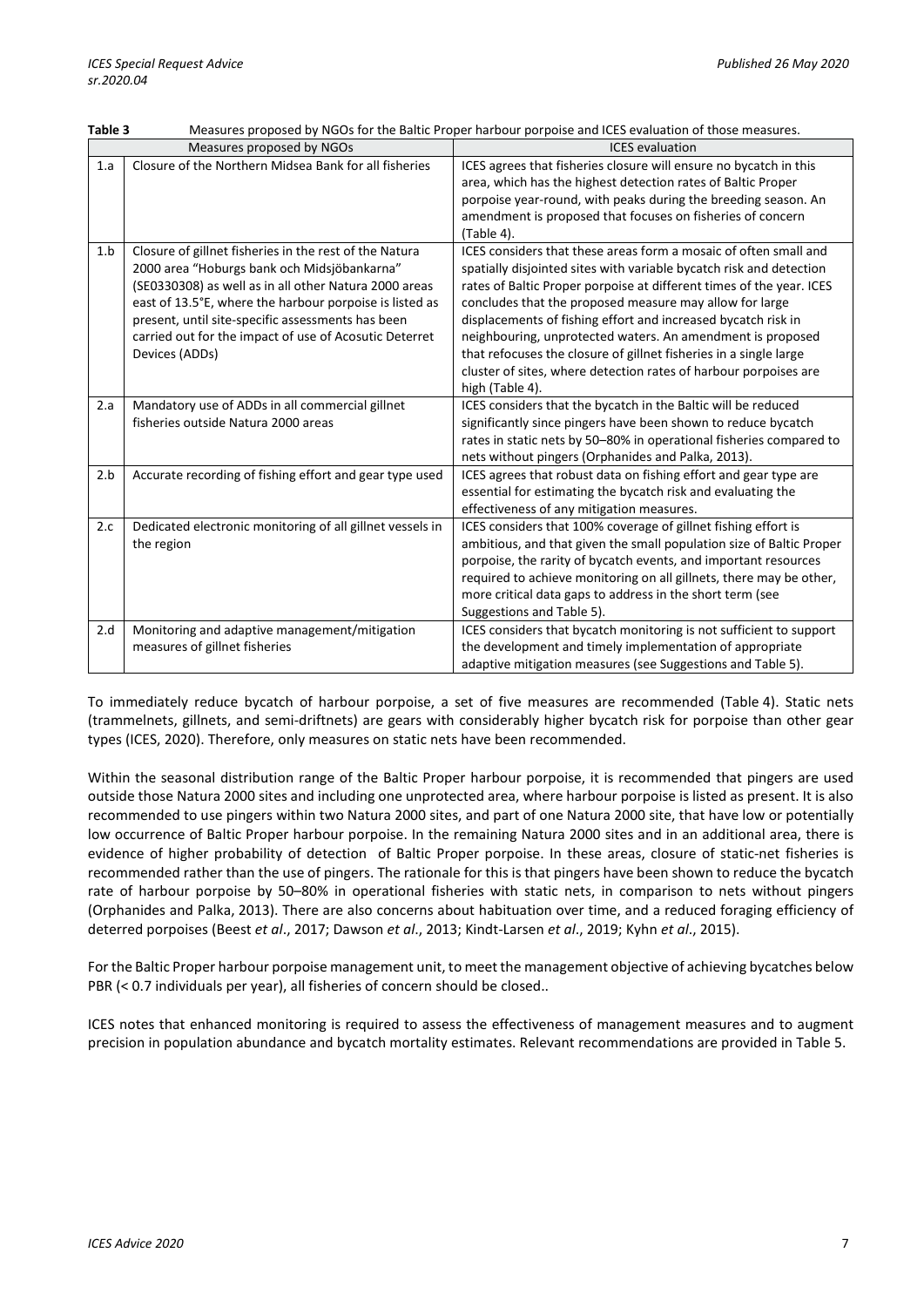**Table 4** A set of five bycatch mitigation measures that, if implemented as a whole, is expected to reduce bycatch risk of Baltic Proper harbour porpoise. Note that where pingers are recommended as a bycatch reduction measure, the expectation is that only pingers which have been thoroughly tested and demonstrated to unambiguously reduce bycatch rates of harbour porpoise should be used.

|                | riarbour porpoise should be used.                                                                                                                                                                                                                                                                                                                                                                                                                                                                                                                                                                                                                                                                                               |                                                                                                                                                                                                                                                                                                                                                                 |
|----------------|---------------------------------------------------------------------------------------------------------------------------------------------------------------------------------------------------------------------------------------------------------------------------------------------------------------------------------------------------------------------------------------------------------------------------------------------------------------------------------------------------------------------------------------------------------------------------------------------------------------------------------------------------------------------------------------------------------------------------------|-----------------------------------------------------------------------------------------------------------------------------------------------------------------------------------------------------------------------------------------------------------------------------------------------------------------------------------------------------------------|
|                | Measure                                                                                                                                                                                                                                                                                                                                                                                                                                                                                                                                                                                                                                                                                                                         | Rationale                                                                                                                                                                                                                                                                                                                                                       |
| 1              | Closure of the Northern Midsea Bank (Figure 1) to all fisheries, with the<br>exception of passive gears proven not to bycatch harbour porpoise (this<br>includes pots, traps, and longlines, but excludes static nets equipped<br>with pingers or other acoustic devices).<br>The Northern Midsea Bank is defined here as the area delimited within<br>the following coordinates:<br>NW: 56.241°N, 17.042°E<br>SW: 56.022°N, 17.202°E<br>NE: 56.380°N, 17.675°E                                                                                                                                                                                                                                                                 | Core area for the Baltic Proper harbour<br>porpoise during breeding season and also<br>used to a high extent during winter.                                                                                                                                                                                                                                     |
|                | SE: 56.145°N, 17.710°E                                                                                                                                                                                                                                                                                                                                                                                                                                                                                                                                                                                                                                                                                                          |                                                                                                                                                                                                                                                                                                                                                                 |
| 2a             | Closure of the Natura 2000 site "Hoburgs bank och Midsjöbankarna"<br>(SE0330308, Figure 1) for fishing with static nets.                                                                                                                                                                                                                                                                                                                                                                                                                                                                                                                                                                                                        | High-density area for Baltic Proper harbour<br>porpoise and designated site for their<br>protection. The site encompasses a large<br>proportion of the population in summer<br>(May-October) and is used to a high extent<br>during winter (November-April).<br>The<br>measure is intended to ensure that fishing<br>effort from métiers of concern is removed. |
| 2 <sub>b</sub> | Closure of the Southern Midsea Bank for fishing with static nets.<br>The Southern Midsea Bank (Figure 1) is defined here as the Swedish part<br>of the Southern Midsea Bank, covering all waters between the Natura<br>2000 site "Hoburgs bank och Midsjöbankarna" (SE0330308) and the<br>Swedish-Polish border. Polish waters are delimited as the area within<br>the following coordinates (Figure 1):<br>SW: 55.377°N, 16.589°E<br>SE: 55.466°N, 17.538°E<br>NE: 55.797°N, 18.037°E                                                                                                                                                                                                                                          | Important habitat to the Baltic Proper<br>harbour porpoise in May-October, especially<br>during the breeding season, and is used to<br>a high extent during winter (November-<br>April). The measure is intended to ensure<br>that fishing effort from métiers of concern is<br>removed.                                                                        |
| 3              | Closure of the Natura 2000 sites Adlergrund (DE1251301), Westliche<br>Rönnebank (DE1249301), Pommersche Bucht mit Oderbank<br>(DE1652301), Greifswalder Boddenrandschwelle und Teile der<br>Pommerschen Bucht (DE1749302), Ostoja na Zatoce Pomorskiej<br>(PLH990002), Wolin i Uznam (PLH320019), and the SPA site Pommersche<br>Bucht (DE1552401) (Figure 2) for fishing with static nets during<br>November-January.                                                                                                                                                                                                                                                                                                          | Together, these smaller sites form a larger<br>cluster (approximately 5,000 $km^2$ ) of<br>designated Natura 2000 site with Baltic<br>Proper harbour porpoises being<br>(occasionally) present during some winter<br>months.                                                                                                                                    |
| 4              | Obligatory use of pingers on static nets in the area west of the sandbank<br>Ryf Mew within the Zatoka Pucka i Półwysep Helski Natura 2000 site<br>(PLH220032), with the concurrent closure of static net fisheries in the<br>area east of the sandbank Ryf Mew within the Zatoka Pucka i Półwysep<br>Helski Natura 2000 site (Figure 3).                                                                                                                                                                                                                                                                                                                                                                                       | The area had 18 bycatches of harbour<br>porpoise between 1990 and 1999.<br>The area is only used by Baltic Proper<br>harbour porpoise that are regulary present<br>in the area. It is important that both<br>measures are implemented simultaneously.                                                                                                           |
| 5              | Prohibit the use of static nets without the simultaneous use of pingers<br>during May-October in EU waters between the southwestern<br>management border, proposed by Carlén et al. (2018) (a line drawn<br>between the island of Hanö, Sweden, and Jarosławiec near Słupsk,<br>Poland) and a line drawn between 60.5°N at the Swedish coast and 61°N<br>at the Finnish coast; and during November-April in EU waters between a<br>line drawn along east of longitude 13°E between the Swedish and<br>German coasts, and a line drawn between 60.5°N at the Swedish coast<br>and 61°N at the Finnish coast (Figure 1), with the exception of Natura<br>2000 sites and other areas, where static net fisheries have been closed. | The seasonal areas reflect the current best<br>knowledge of the seasonal distribution of<br>the Baltic Proper harbour porpoise.<br>Static nets are the gear type with the highest<br>bycatch numbers in these areas and<br>represent a large proportion of the fleet.                                                                                           |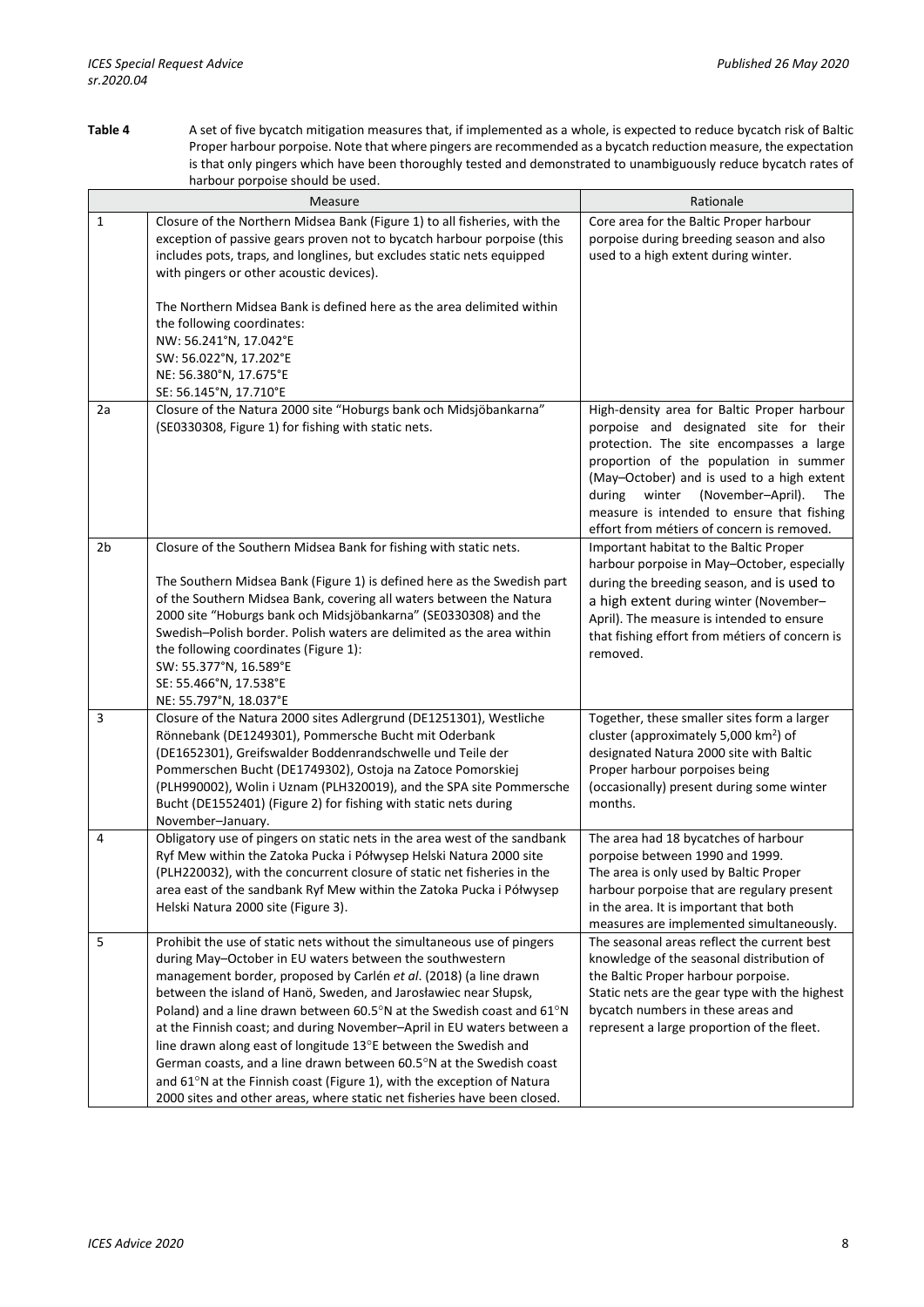| Monitoring measures recommended for the Baltic Porper harbour porpoise.<br>Table 5 |                                                                                                                    |                                                                                                                                                                                                                                       |  |  |  |  |  |  |
|------------------------------------------------------------------------------------|--------------------------------------------------------------------------------------------------------------------|---------------------------------------------------------------------------------------------------------------------------------------------------------------------------------------------------------------------------------------|--|--|--|--|--|--|
|                                                                                    | Measure                                                                                                            | Rationale                                                                                                                                                                                                                             |  |  |  |  |  |  |
|                                                                                    | Accurate spatio-temporal recording of<br>fishing effort (in appropriate metrics on<br>métiers used by all vessels) | Detailed information on fishing effort to estimate bycatch, evaluate the temporal<br>and spatial distribution risk of bycatch for different métiers, and to evaluate the<br>effectiveness of implemented bycatch mitigation measures. |  |  |  |  |  |  |
|                                                                                    | Increased dedicated monitoring of<br>bycatch of PETS                                                               | Ensure representative recording of bycatch events.                                                                                                                                                                                    |  |  |  |  |  |  |
| 3                                                                                  | Monitoring of harbour porpoise<br>occurrence                                                                       | Ensure operational data availability on detection rates of harbour porpoise in key<br>habitats in response to the implementation of pinger use.                                                                                       |  |  |  |  |  |  |
| 4                                                                                  | Compliance control of mitigation<br>measures (pinger use)                                                          | Ensure the use and functionality of acoustic deterrence devices.                                                                                                                                                                      |  |  |  |  |  |  |



**Figure 1** Map showing the Baltic Sea region with sites and areas referred to in the text.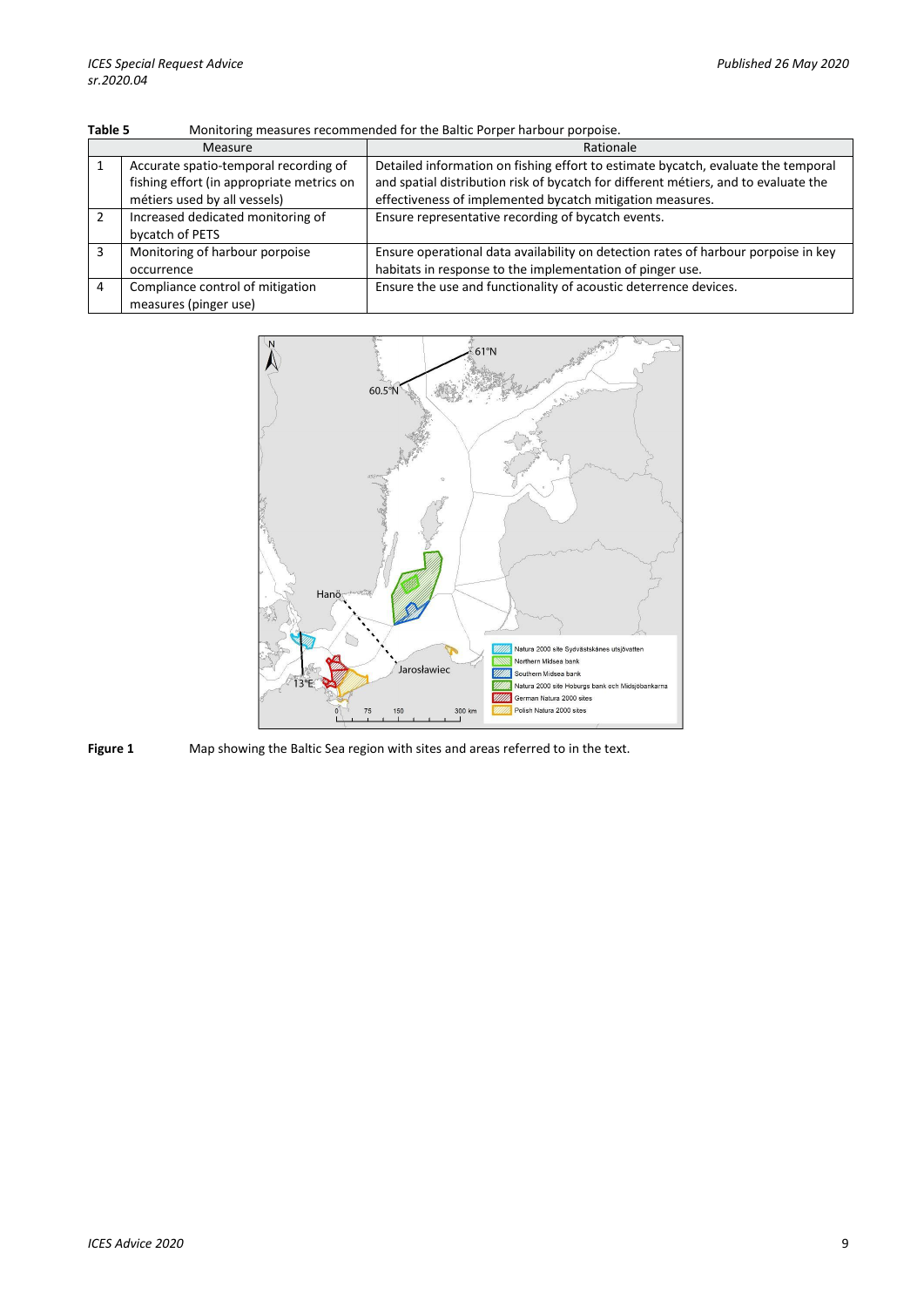

**Figure 2** Map showing the cluster of German and Polish Natura 2000 sites. The background layers show important areas for harbour porpoise in the period February–April and November–January. Source: ASCOBANS (2016).





## **Suggestions**

For marine mammals to attain a favourable or good conservation status, relevant EU legislation (e.g. EU, 2019) requires that bycatch of marine mammals should not exceed predetermined levels. ICES notes that robust methods for setting limits for bycatch of protected species already exist (ICES, 2013, 2014), but quantitative conservation objectives are not well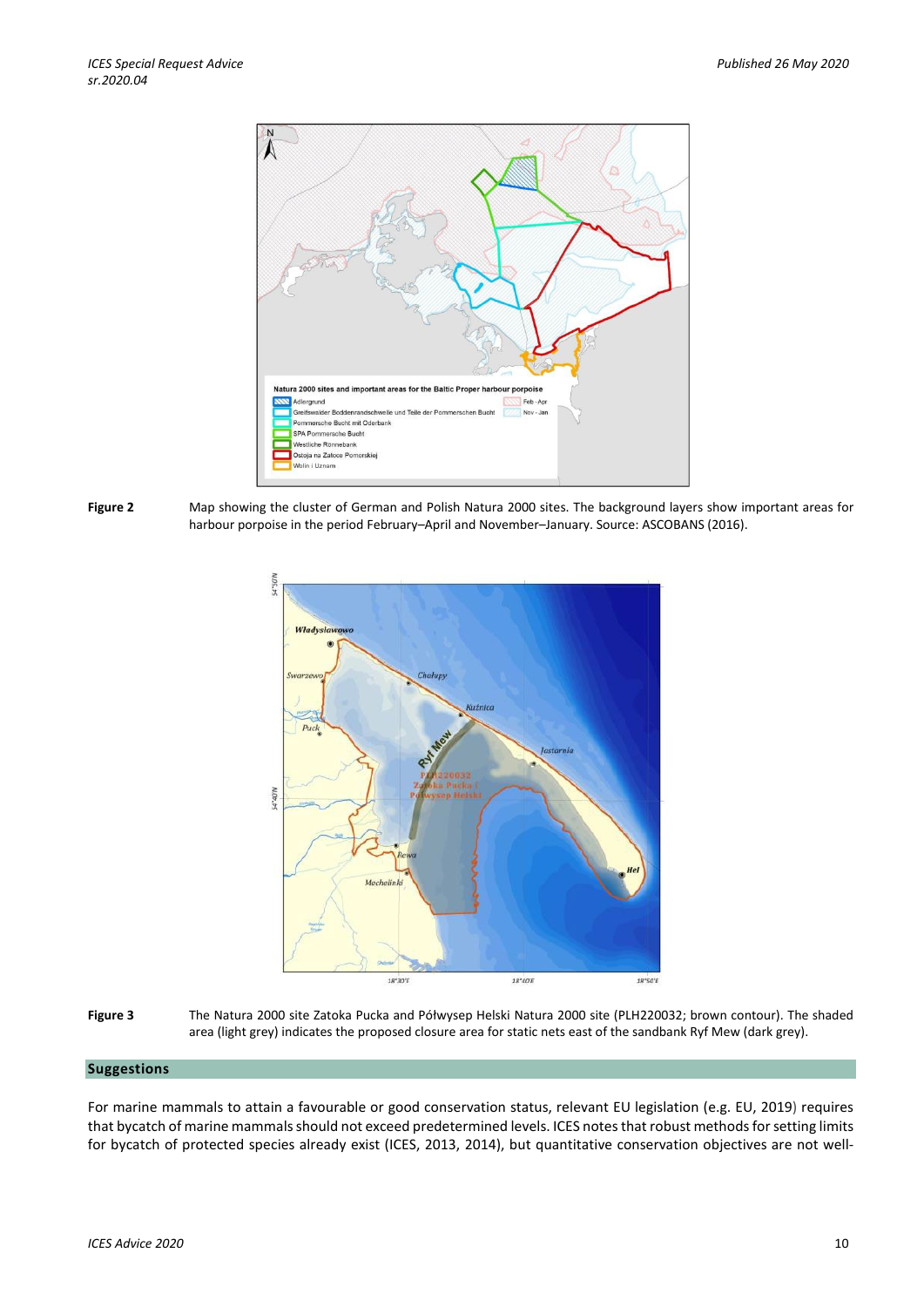defined. Therefore, ICES reiterates its previous advice that it is willing to assist EU competent authorities to establish quantitative conservation or management objectives, involving both managers and scientists.

# **Common dolphins in the Bay of Biscay**

ICES recommends an adaptive management approach with enhanced monitoring of seasonal common dolphin abundance and bycatch in fisheries. Sequential implementation of progressively more constraining management measures (in terms of effort reduction) over a 5-year period could be used to achieve the management objectives proposed by ICES (e.g., bycatch reduction below 50% of PBR within a six-month period, and below 10% of PBR in 5 years from now)The proposed time period would allow for the development and implementation of fishing gears that have a low bycatch risk to cetaceans and other Protected, Endangered or Threatened Species (PETS). This would be akin to the approach taken for management of "strategic stocks" within the US Marine Mammal Protection Act (MMPA).

ICES considers that temporal closures in Subarea 8 in métiers of concern (PTM, PTB, OTM, GNS, GTR, and PS) are likely to be the most effective management measures for reducing bycatch mortality in the short term. ICES notes that the performance of the proposed technical management measures (i.e. pingers) is conditional upon the pingers performing optimally in both PTM and PTB gears. There is presently limited, but promising evidence of the effectiveness of pingers to mitigate common dolphin bycatch; preliminary trials carried out to assess the effectiveness of the Dolphin Deterrent Device (DDD) pinger in French PTM resulted in a 65% reduction in the bycatch rate (Rimaud *et al*., 2019). The DDD-03 pinger was reported to be highly effective at reducing common dolphin bycatch in UK bass pair-trawl fishery – though it was noted that a fully controlled experimental trial was not undertaken and pingers were used voluntarily by vessels (Northridge *et al*., 2011). ICES recommends ongoing data acquisition and field trials to reliably assess the efficiency of the proposed technical mitigation measures in reducing common dolphin bycatch.

Enhanced monitoring is required to assess the effectiveness of proposed management measures and augment precision in population abundance, seasonal distribution, and bycatch mortality estimates. Monitoring through dedicated observers or remote electronic monitoring (REM) should be implemented throughout the range of the species in the Northeast Atlantic (ICES subareas 6–9) to achieve representative coverage of the métiers of concern. Where technical measures are used, at-sea control systems should be implemented to check if pingers are adequately deployed and operational. The following measures are further recommended:

- 1) Large-scale surveys for estimating the abundance of common dolphins should be implemented more regularly than the current decadal interval of the SCANS surveys.
- 2) Encouragement or incentivising the use of REM on fishing vessels to ensure more complete monitoring and enable an efficient sampling strategy to be implemented.
- 3) Regional-scale (e.g. Bay of Biscay) abundance surveys should also be carried out on a seasonal basis to monitor short-term changes in distribution and density of common dolphins, which will also help assess the continued appropriateness of the proposed management measures in time.
- 4) Maintain or reinforce existing stranding networks in the Northeast Atlantic common dolphin range states, and encourage cooperation to fulfil analyses and data collection to further evaluate life history parameters and the impacts of other threats on the population, as well as tagging experiments of dolphin carcasses to refine key parameters for estimating bycatch mortality from stranding data.

# **Harbour porpoise in the Baltic Sea**

ICES recommends the following monitoring of the Baltic Proper harbour porpoise:

*1) Long-term acoustic monitoring in key areas for the Baltic Proper harbour porpoise population.*

Examples of monitoring areas are Hoburgs Bank and the northern and southern Midsea banks, Hanö Bight, Pomeranian Bay, and along the Polish coast the Gulf of Gdansk. Such monitoring would be indicative of changes in abundance and/or distribution on the population level.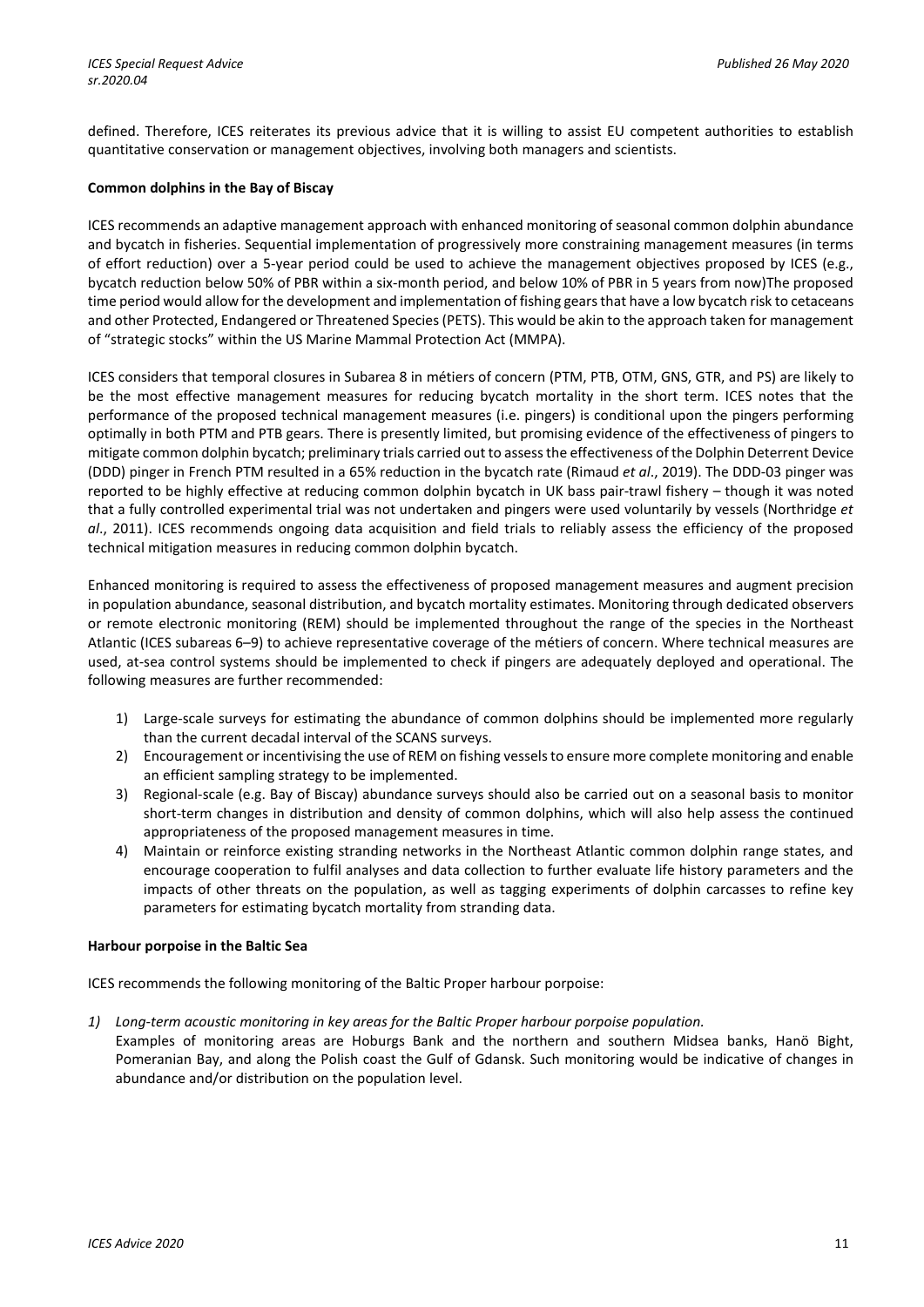*ICES Special Request Advice Published 26 May 2020 sr.2020.04* 

*2) Repeated large-scale acoustic surveys of harbour porpoise.*

These should be repeated at least every 12 years, contributing to the assessment of the MSFD and the Habitats Directive for estimating trends in abundance and detection of possible shifts in the distributional pattern of the population.

*3) Sample and necropsy for stranded and bycaught harbour porpoises.* 

Data from stranded and bycaught harbour porpoises (east of longitude 13°E) are indicative of population status, improve the scientific basis for robust estimates of anthropogenic mortality limits, and can improve knowledge on the spatio-temporal distribution range of the Baltic Proper harbour porpoise population. Genetic sampling should be carried out of all stranded and bycaught harbour porpoises east/south of the Darss and Limhamn ridges.

ICES notes that the development and implementation of fishing gears that have a low bycatch risk for harbour porpoises deserves a high priority.

#### **Basis of the advice**

# **General**

The conservation status of cetaceans has been assessed recently as part of the assessment and reporting requirements of Council Directive 92/43/EEC of 21 May 1992 on the conservation of natural habitats and of wild fauna and flora (the "Habitats Directive"; EU, 1992). EU Member States are required to assess and report on the conservation status of listed species (and habitats) every six years, and, for each species, it requires assessments of species-specific data collected through monitoring of population abundance, range, habitat, and future prospects. As part of this process, the current values of these parameters are compared with favourable reference values (FRVs). For cetaceans, setting FRVs is challenging, as there is a lack of information pertaining to historical abundance and pressures. The values that have been set so far have been at national level, while the setting of values at a biogeographic scale is possible and recommended for a transboundary species. In the context of this advice, this means that there is no target "population size" at which a species should be maintained or restored to achieve the favourable conservation status. Consequently, ICES decided that, in the context of emergency measures, the use of an anthropogenic mortality limit (identifying the maximum level of annual bycatch mortality, beyond which the population may decline) was more approppriate.

ICES used the estimates of bycatch mortality to explore a range of emergency measures for the common dolphin in the Bay of Biscay and developed a set of spatial closures for Baltic Proper harbour porpoise to primarily fulfil the requirement of Article 12 of Regulation (EU) 1380/2013 (EU, 2013). ICES also considered that these measures may fulfil the requirements of other applicable EU law, in particular Article 12(4) of the Habitats Directive, requirements of the MSFD and Commission Decision 2017/848 (EU, 2017), and the requirements under Regulation 2019/1241 (EU, 2019). ICES further notes that the measures have not been designed to fulfil the requirements of Article 12(1) of the Habitats Directive, which requires preventive measures to avoid bycatch of these strictly protected species. ICES also notes that applicable anthropogenic mortality limits, as required by aforementioned provisions, have not yet been agreed upon by EU Member States.

In the absence of policy decisions at a European level, ICES has previously evaluated bycatch rates of small cetaceans against the ASCOBANS level, defining "unacceptable level" (e.g. ICES, 2018, 2019b); however, it has based the current advice on another approach (PBR, Wade 1998) as the only readily available measure to set anthropogenic mortality limits for the affected populations. ICES notes that the suggested approach is without prejudice to different approaches and methodologies that may be established under EU law in the future, and without prejudice to the requirements of EU law, such as those under Article 12(1) of the Habitats Directive that were not specifically considered by the present advice.

#### **Methods**

# **Parameters applied for the PBR bycatch-limit calculations**

The management goal of the US Marine Mammal Protection Act (US Government, 2017) is to prevent populations from "depletion" and to maintain populations above the maximum net productivity level (MNPL), estimated to be between 50% and 85% of the carrying capacity (it is more likely to be in the lower portion of that range; Taylor and DeMaster, 1993). The US management procedure, the PBR framework, estimates limits for anthropogenic removals and is applied in the current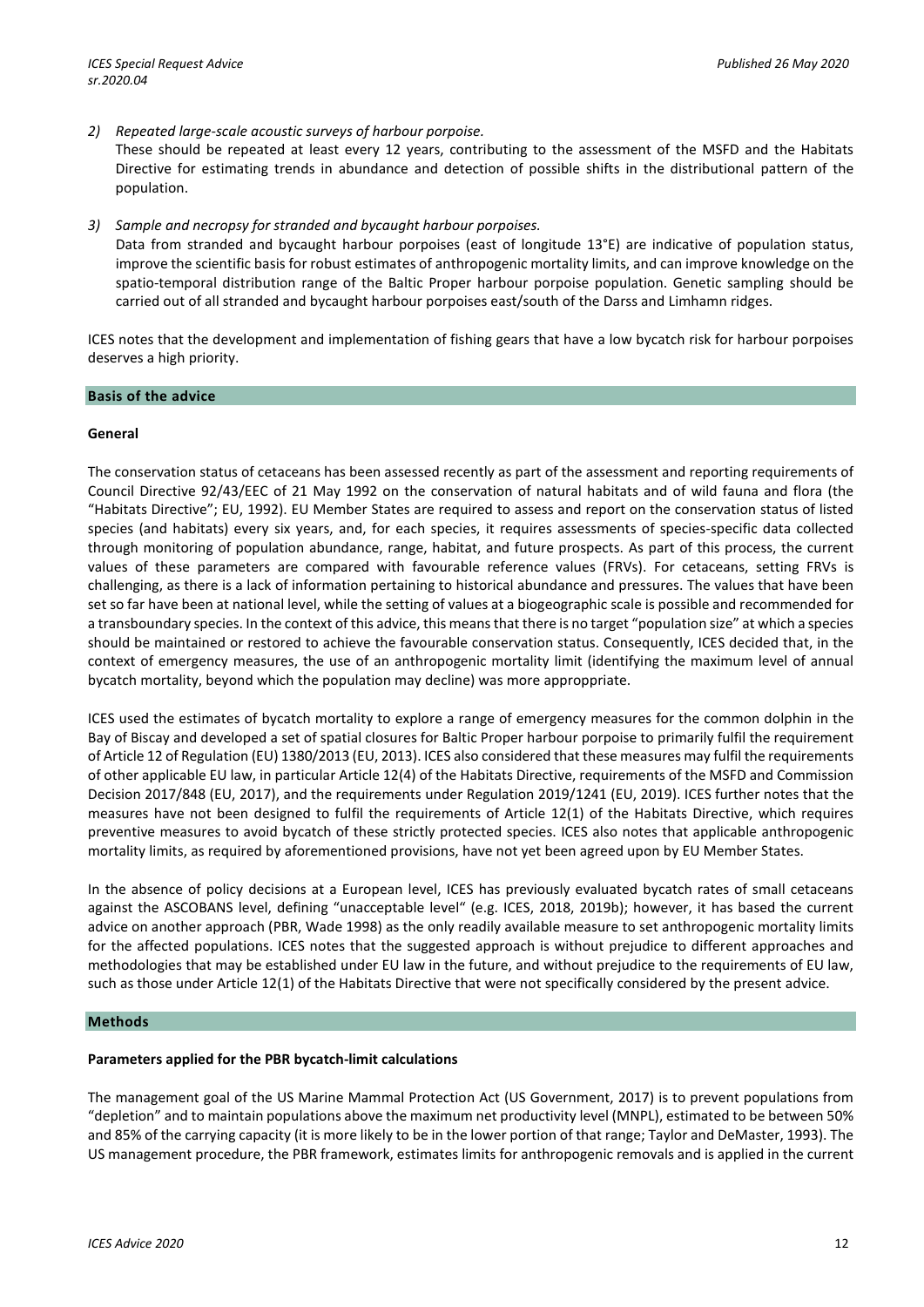advice. Reducing levels of bycatch to the PBR should allow the population to either recover to, maintain at, or stay above 50% of its carrying capacity 95% of the time, within a time-frame of 100 years. This is without prejudice to the requirements of EU legislation, and in particular the favourable reference values under the Habitats Directive that need to be set in the future.

The PBR calculation requires an estimate of minimum population size ( $N_{min}$ , usually calculated as the 20th percentile of the log-normal distribution around the estimate of N), an estimate of the maximum rate of increase in population size ( $R_{\text{max}}$ , with a default value of 0.04 for cetaceans), and a recovery factor ( $F_R$ , between 0.1 and 1; where the status of the population/sub-population is unknown, 0.5 is applied) (Wade, 1998).

 $PBR = N_{min} \times \frac{1}{2} R_{max} \times F_R$ 

# **Common dolphin in the Bay of Biscay**

The estimates of  $R_{max}$  for the Northeast Atlantic common dolphin, ranging from 4% to 4.5% per year, have been calculated using life history data (Murphy *et al*., 2007; Mannocci *et al*., 2012). In other geographic regions, Gerrodette *et al*. (2008) reported a trend in common dolphin abundance of 5% in the eastern tropical Pacific (ETP) between 1986 and 2006 (Winship *et al*., 2009). Though the life history traits of that population are not directly comparable to the Northeast Atlantic, as common dolphins in the ETP can calve year-round and have a higher pregnancy rate (47% vs 26%; Murphy *et al*., 2009 and references therein). Thus, ca. 4% should be employed as the  $R_{max}$  for the common dolphin population in the Northeast Atlantic. A value of 0.5 for the recovery factor was proposed, based on the lack of genetic analysis for assessing population structure in recent years after the large-scale redistribution of dolphins in the Northeast Atlantic. Additionally, the observed large-scale anthropogenic mortality observed from strandings along the French Atlantic coast in recent years would suggest a precautionary approach to setting the recovery factor. The abundance estimate of 634 286 (CV = 0.307) common dolphins was obtained using data from the SCANS III survey and the ObSERVE project.

# **Testing of bycatch reduction scenarios**

ICES used the estimates of common dolphin bycatch mortality from at-sea monitoring and strandings to explore a range of "emergency measures" scenarios. Different temporal fisheries closures for the metiers of concern (PTM\_DEF, PTB\_MPD, GTR\_DEF, OTM\_DEF, PS\_SPF, GNS\_DEF, PTM\_LPF † ), year-round total fishing effort reductions for the same metiers, technical mitigation approaches (in this case, pingers) and combinations of temporal closures and use of pingers were investigated. ICES considers that mitigation and/or closures applied to all fisheries of concern would be a more equitable and reliable method of achieving bycatch reduction.

Having established the current anthropogenic mortality limit as 4927 common dolphins for the North East Atlantic management unit using the PBR approach (N<sub>min</sub> = 492 652 (corresponding to an abundance estimate of 634 286 (CV = 0.307));  $R_{max}$  (%) = 0.04;  $F_R$  = 0.5) (ICES, 2020), and based on the considerations above and without prejudice to all applicable requirements under EU law and methodologies to be established in relation to those requirements, four quantitative management objectives were proposed, against which reduction in bycatch mortality achieved under each of the "emergency measures scenarios" could be tested. As both monitoring and strandings data were available for the ICES subarea 8, the scenarios were tested for subarea 8 only.

There is extensive interannual variation in the total common dolphin bycatch mortality estimated from strandings. The years 2016–2018 displayed lower bycatch levels, whereas 2019 (not included in the analysis) resulted in higher estimates (11 300 animals bycaught from January to April (95% CI: 7550–18 530]) (Peltier *et al.*, 2019). Therefore, the overall bycatch mortality obtained from strandings for 2016–2018 could be underestimated. Fishing effort has remained relatively stable. This further supports precautionary anthropogenic mortality limits below 75% of PBR and 50% of PBR as the tested management objectives 2 and 3.

 $\overline{\phantom{a}}$ 

<sup>†</sup> See<https://vocab.ices.dk/?ref=1498> and<https://vocab.ices.dk/?ref=1499> for a description of the metiers.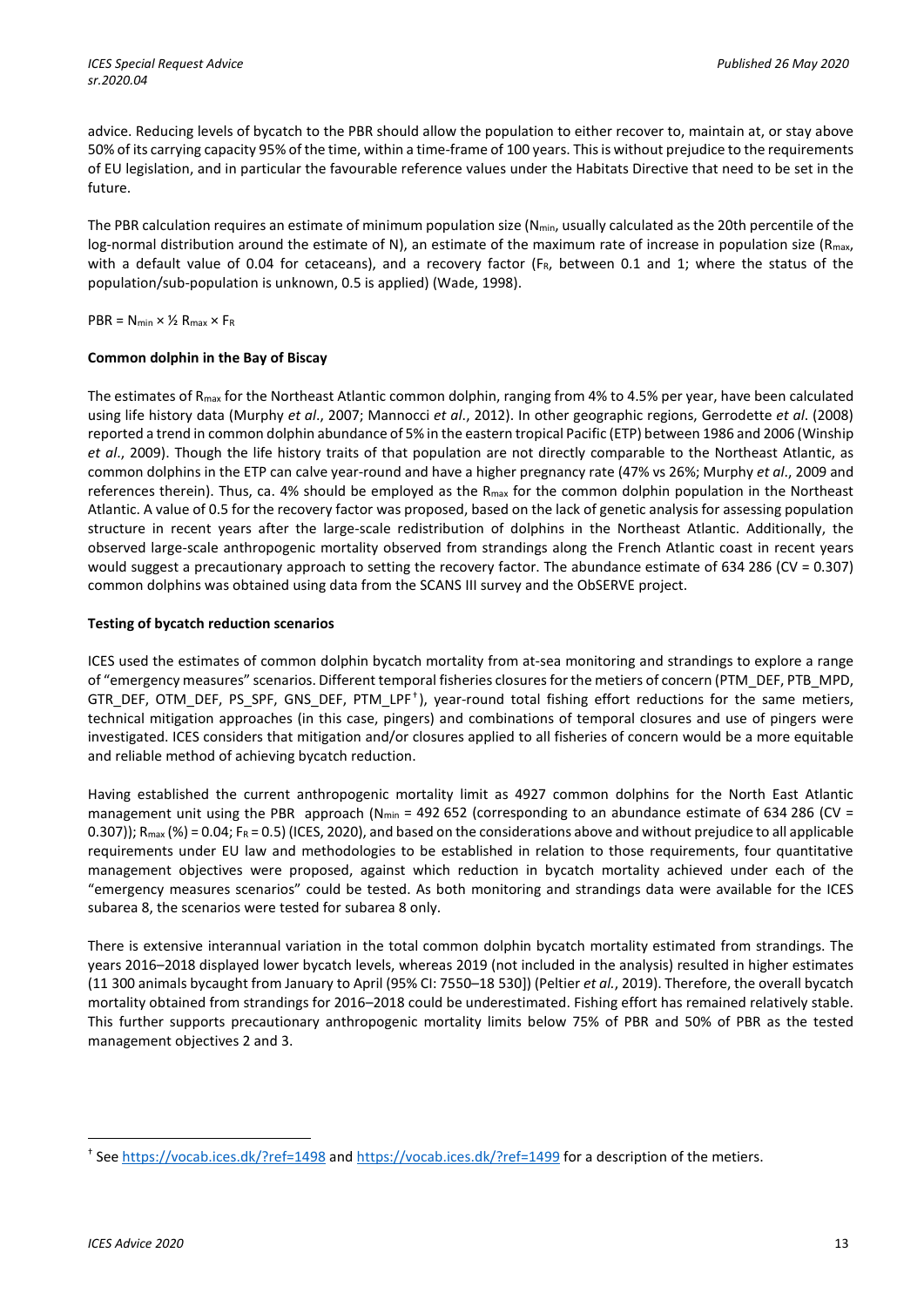# **Tested management objective 1: Reduce bycatch to PBR**

The objective is to reduce bycatch to PBR, which should ensure that the population is at 50% of carrying capacity (K) 95% of the time over the long term. This is one interpretation of "long-term viability" (EU, 2017) of the population and a means to measure the limit to mortality that might threaten the conservation status of the species (EU, 2019). This management objective results in an annual anthropogenic mortality limit of 4927 common dolphins for the Northeast Atlantic management unit. Whilst the at-sea monitoring point estimate of bycatch mortality is just below the PBR, the point estimate from strandings data exceeded it (Table 7).

## **Tested management objective 2: Reduce bycatch to < 75% of PBR**

Given the high levels of uncertainty around the bycatch estimates and the abundance estimate used in the PBR, a "precautionary approach" was taken and the objective of achieving levels of bycatch that are below 75% of the PBR was tested. This management objective results in an annual anthropogenic mortality limit of 3695 common dolphins for the Northeast Atlantic management unit.

## **Tested management objective 3: Reduce bycatch to < 50% of PBR**

This is the "precautionary approach option" taken, using the objective of achieving levels of bycatch that are below 50% of the PBR. This management objective results in an annual anthropogenic mortality limit of 2464 common dolphins for the Northeast Atlantic management unit.

## **Tested management objective 4: Reduce bycatch to < 10% of PBR**

This quantitative objective aims to provide an interpretation of what "minimise and where possible eliminate" might mean in the context of bycatch reduction. This objective currently results in an annual anthropogenic mortality limit of 493 common dolphins for the Northeast Atlantic management unit.

| Scenario | Description                                                                                                                       | Explanation                                                                                                                                                                   |
|----------|-----------------------------------------------------------------------------------------------------------------------------------|-------------------------------------------------------------------------------------------------------------------------------------------------------------------------------|
| A        | NGO proposed 4-month closure (December-<br>March) - all métiers                                                                   | 4-month closure from December to March of all métiers of concern<br>as proposed in the NGO Emergency Measures request                                                         |
| B        | Annual effort reduction of 40% - all métiers                                                                                      | Flat annual 40% reduction in total effort for métiers of concern,<br>does not consider strandings patterns                                                                    |
| C        | 2-month closure (mid-January to mid-March) -<br>all métiers                                                                       | 2-month closure of all métiers of concern determined, using the %<br>mortality in the peak period based on strandings                                                         |
| D        | 6-week closure (mid-January to end of February)<br>- all métiers                                                                  | 6-week closure of all métiers of concern determined, using the %<br>mortality in that peak period based on strandings                                                         |
| E        | 4-week closure (mid-January to mid-February) -<br>all métiers                                                                     | 4-week closure of all métiers of concern determined, using the %<br>mortality in that peak period based on strandings                                                         |
| F        | 2-week closure (mid-January to end of January) -<br>all métiers                                                                   | 2-week closure of all métiers of concern determined, using the %<br>mortality in that peak period based on strandings                                                         |
| G        | Pinger all PTM/PTB all year and same 6-week<br>closure all other métiers                                                          | PTM/PTB to use pingers all year $+$ a 6-week closure of all other<br>métiers of concern determined, using the % mortality in that peak<br>period based on strandings          |
| н        | 6-week closure (mid-January to end of February)<br>all métiers (including PTM/PTB) and pinger<br>PTM/PTB for the rest of the year | 6-week closure of all métiers of concern determined, using the %<br>mortality in that peak period based on strandings + PTM/PTB to use<br>pingers during the rest of the year |
|          | Pinger all PTM/PTB all year and same 4-week<br>closure all other métiers                                                          | PTM/PTB to use pingers all year + a 4-week closure of all other<br>métiers of concern determined, using the % mortality in that peak<br>period based on strandings            |

**Table 6** Scenarios used to assess possible bycatch reduction measures as alternatives to the 4-month closure proposed by<br>NGCs (Scenario A) for the common delphin in the Bay of Bissay, Mátiers of senegre are PTM, DEE, PTP, NGOs (Scenario A) for the common dolphin in the Bay of Biscay. Métiers of concern are: PTM\_DEF, PTB\_MPD,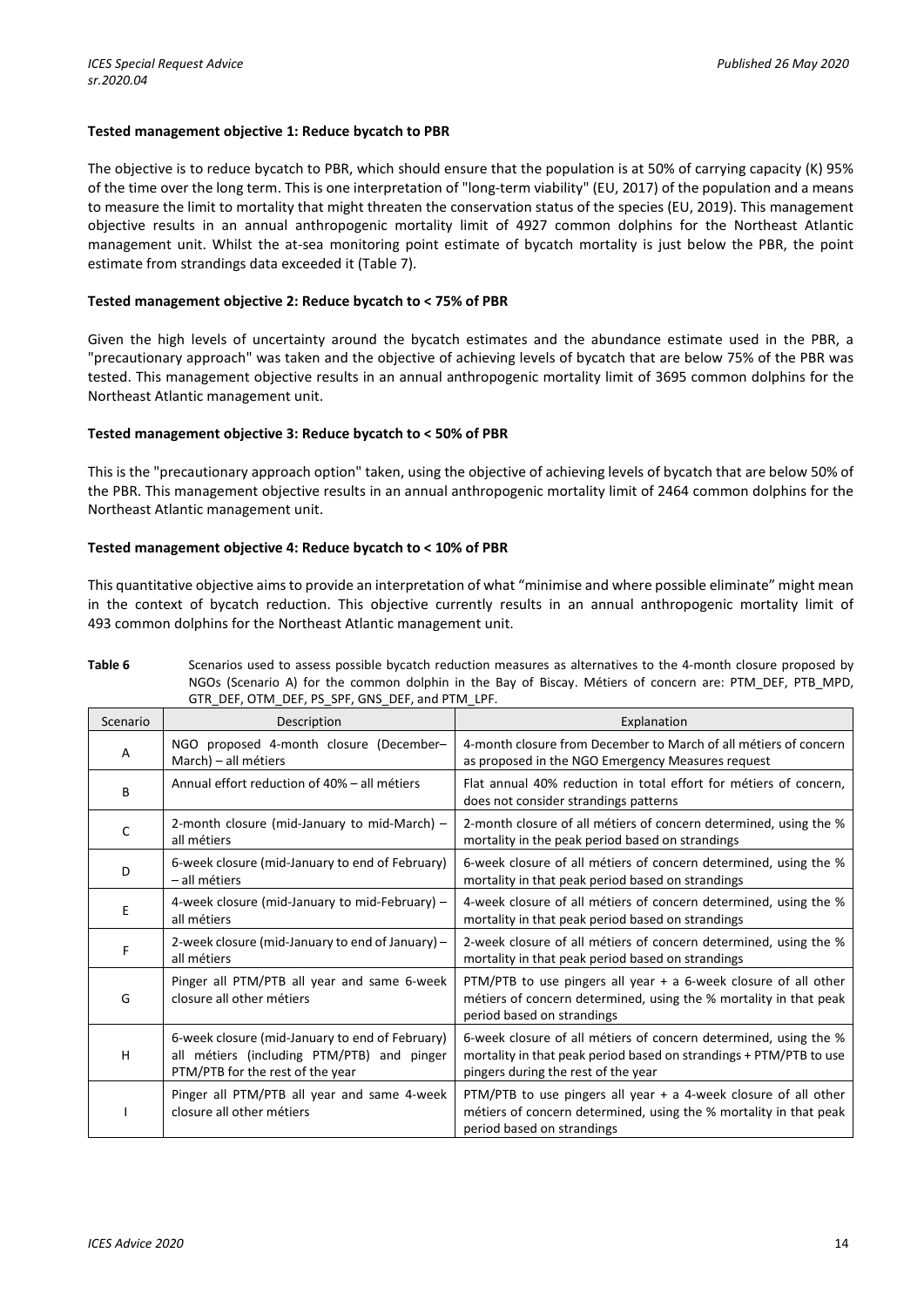| Scenario | Description                                                              | Explanation                                                                                                                                                        |
|----------|--------------------------------------------------------------------------|--------------------------------------------------------------------------------------------------------------------------------------------------------------------|
|          | Pinger all PTM/PTB all year and same 2-week<br>closure all other métiers | PTM/PTB to use pingers all year + a 2-week closure of all other<br>métiers of concern determined, using the % mortality in that peak<br>period based on strandings |
| K.       | Pinger all PTM/PTB all year                                              | PTM/PTB to use pingers all year, no other measures introduced                                                                                                      |
|          | 2-month closure all (mid-January to mid-March)<br>+ pingers              | 2-month closure for all fleets + pingers on PTM/PTB for the rest of<br>the year                                                                                    |
| м        | 4-month closure all (mid-January to mid-March)<br>+ pingers              | 4-month closure for all fleets + pingers on PTM/PTB for the rest of<br>the year                                                                                    |
| Ν        | 4-month closure (3 in winter $+$ 1 in summer) +<br>pingers               | Closure for 3 months in winter (January–March) and 1 month in<br>summer (mid-July-mid-August) for all fleets + pingers on PTB/PTM<br>for the rest of the year      |
| O        | 4-month closure (3 in winter + 1 in summer)                              | Closure for 3 months in winter (January–March) and 1 month in<br>summer (mid-July-mid-August) for all fleets                                                       |

Bycatch estimates derived from monitoring programmes and from strandings data correspond to consolidated datasets from the years 2016–2018. To determine bycatch levels associated with each scenario, fishing-effort data from ICES Regional Database (RDB) and bycatch rates from observer programmes were used to determine annual bycatch removal by the following métiers: PTM\_DEF, PTB\_MPD, GTR\_DEF, OTM\_DEF, PS\_SPF, GNS\_DEF, and PRM\_LPF (in ICES subareas 8 and 9). Métier-specific bycatch rates (individuals/day-at-sea fished) were derived for the observer monitoring data, pooled over 2016–2018 and subareas 8 and 9. To estimate 95% confidence intervals around the bycatch rate, the Poisson distribution was assumed, and confidence intervals were estimated with bootstrapping. The bycatch rate was then raised, using an average of the available métier-specific fishing effort (days-at-sea) for 2016–2018. Due to the insufficient temporal resolution of the observer data from bycatch monitoring, the temporal pattern of bycatch mortality obtained from the strandings data along the French coast (ICES subarea 8) was used to allocate the total bycatch derived from monitoring programmes to fortnights. These fortnightly distributions of bycatch for each métier allowed the different closure scenarios to be associated with a specific bycatch level. A constant ratio of 1.66 (total bycatch based on strandings/total bycatch based on monitoring) was used to derive métier-specific bycatch levels for the strandings estimates. The two series of métier-specific bycatch estimates (Table 7) were seen as two views of the same phenomenon and were considered, within their uncertainty range, to contain the true bycatch level.

Although the bycatch was estimated within the current analysis for ICES subareas 8 and 9 represent the majority of the total (current) bycatch in the management unit, these rates are considered an underestimate of the total bycatch across the entire management unit (NE Atlantic). Choosing the management objectives < 75% of PBR and < 50% of PBR is an attempt to take these sources of bycatch underestimation into consideration.

The bycatch reduction rate was calculated for each scenario, as was the fishing effort reduction rate. An efficiency score for each scenario was obtained by dividing the bycatch reduction rate with the effort reduction rate. This efficiency score could be seen as a rough cost-effectiveness index for each scenario, considering that a reduction of effort would incur a cost for the industry (ICES, 2020).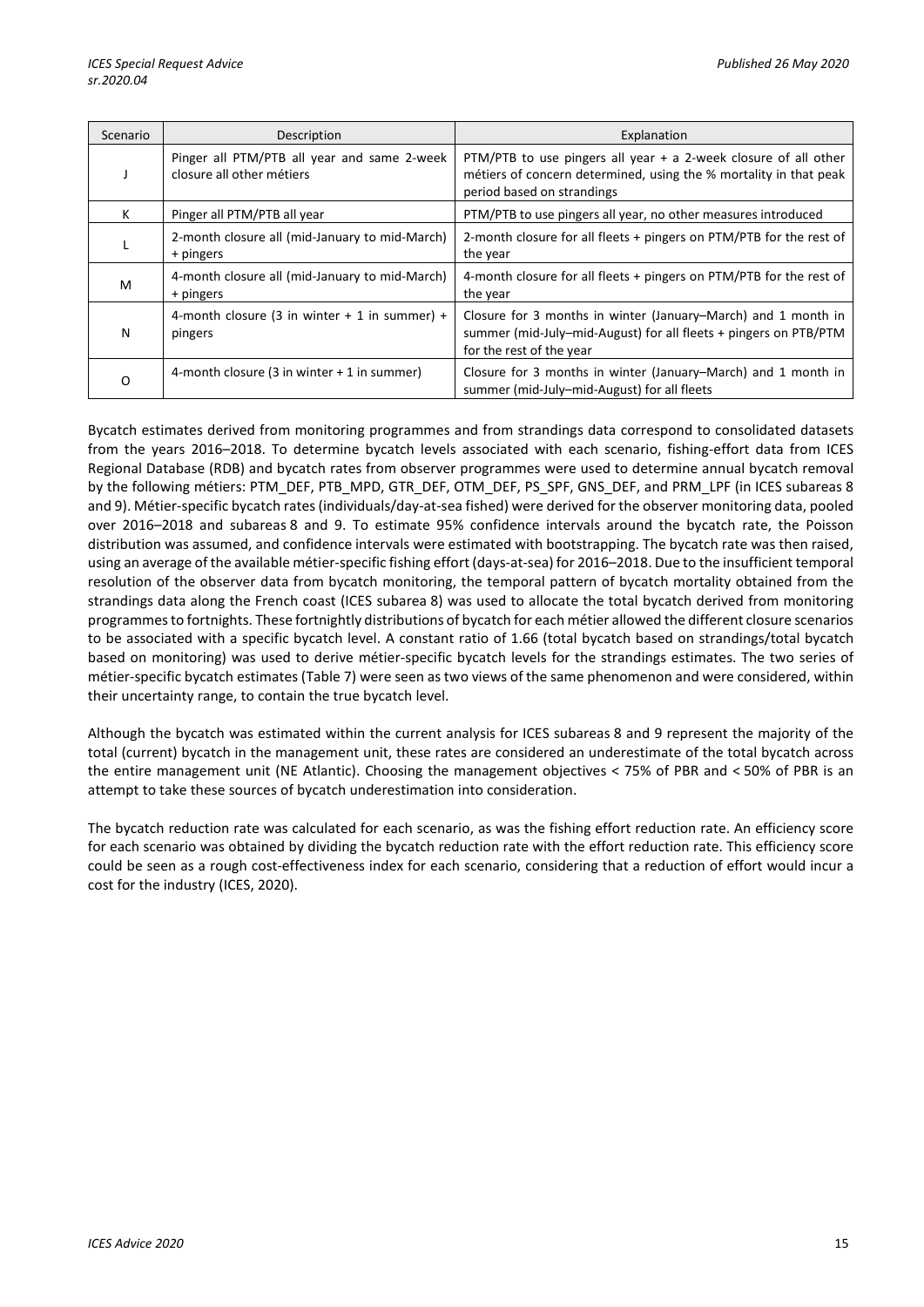**Table 7** Summary of the bycatch rate and mortality of common dolphins for métiers of concern from monitoring (subareas 8 and 9; data pooled 2016–2018) and strandings (French coast, Subarea 8), raised using the annual mean of the available fishing effort data (RDB) for 2016–2018.

| Métier 4#  | Métier 5^                       | RDB fishing<br>effort<br>$(DaS^{\wedge\wedge})$ | <b>Bycatch rate</b><br>(animals/DaS<br>fished) | At-sea monitoring<br>estimate (95% CI) | Stranding estimate | % coverage of<br>RDB fishing<br>effort (DaS) |
|------------|---------------------------------|-------------------------------------------------|------------------------------------------------|----------------------------------------|--------------------|----------------------------------------------|
| <b>PTM</b> | <b>DEF</b>                      | 682                                             | 0.71                                           | 481 (408-555)                          | 802                | 8.2                                          |
| PTB        | <b>MPD</b>                      | 5195                                            | 0.149                                          | 775 (388-1163)                         | 1292               | 0.43                                         |
| <b>GTR</b> | <b>DEF</b>                      | 58365                                           | 0.035                                          | 2061 (1203-3092)                       | 3435               | 0.194                                        |
| <b>OTM</b> | <b>DEF</b>                      | 243                                             | $1.22$ ##                                      | 297 (0-890)                            | 495                | 0.112                                        |
| PS         | <b>SPF</b>                      | 35564                                           | 0.0060                                         | $213(0-532)$                           | 355                | 0.31                                         |
| <b>GNS</b> | <b>DEF</b>                      | 36836                                           | 0.0037                                         | 137 (0-343)                            | 228                | 0.49                                         |
| <b>PTM</b> | <b>LPF</b>                      | 510                                             | 0.0153                                         | $8(0-23)$                              | 13                 | 4.3                                          |
|            | TOTAL (95% Confidence Interval) |                                                 |                                                | 3973* (1998-6598)                      | 6620 (4411-10827)  |                                              |

\* CIs too wide; not possible to calculate variance in bycatch rates and consequently CIs are summed métier mortality.<br># See<https://vocab.ices.dk/?ref=1498> for the description of gears.

## Based on ca. one day of monitoring effort.

^ Se[e https://vocab.ices.dk/?ref=1499](https://vocab.ices.dk/?ref=1499) for the description of targeted species.

^^ Days-at-sea (DaS).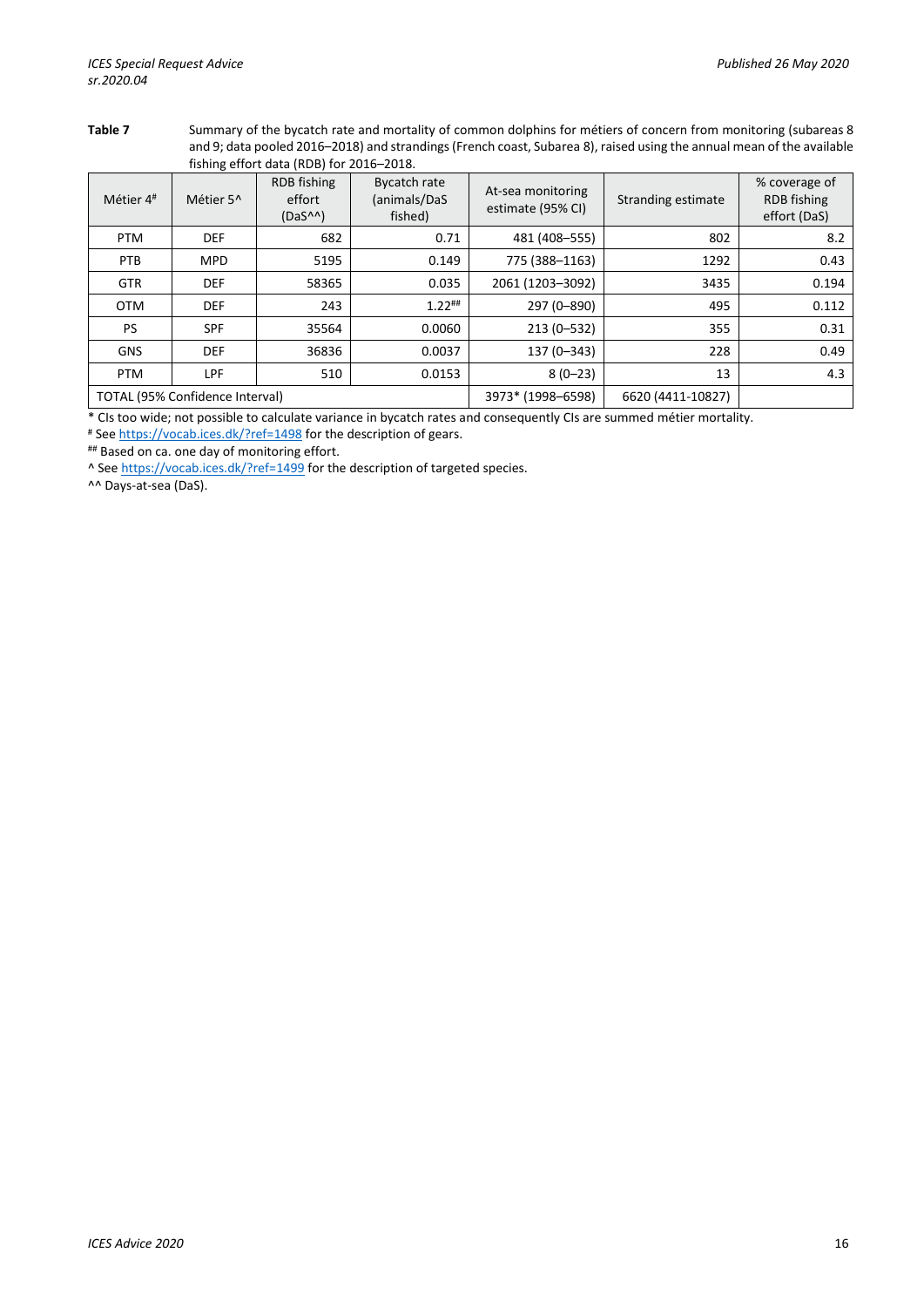**Table 8** Information on the tested scenarios and synthesis of their performance. The key information for scenarios A to O is: scenario title, total bycatch mortality from monitoring programmes, total bycatch mortality from stranding data, bycatch reduction obtained, the implied effort reduction, and an efficiency score. The colour coding is explained in the box below the table. The efficiency score of each scenario is bycatch reduction rate divided by effort reduction rate.This efficiency could be seen as a rough cost effectiveness for each scenario, considering that a reduction of effort is a cost for the industry. Bycatch values are in number of individuals.

| Scenario                                                      | A                                                                        | B                                                          | C                                                | D                                               | E                                                     | F                                                        | G                                                                          | H                                                                                                        |                                                                        | J                                                                         | K                         | L                                                                    | M                                                                  | N                                                                                                                                   | $\Omega$                                                                 |
|---------------------------------------------------------------|--------------------------------------------------------------------------|------------------------------------------------------------|--------------------------------------------------|-------------------------------------------------|-------------------------------------------------------|----------------------------------------------------------|----------------------------------------------------------------------------|----------------------------------------------------------------------------------------------------------|------------------------------------------------------------------------|---------------------------------------------------------------------------|---------------------------|----------------------------------------------------------------------|--------------------------------------------------------------------|-------------------------------------------------------------------------------------------------------------------------------------|--------------------------------------------------------------------------|
| Description                                                   | closure<br>month<br>(Dec-Mar) all métiers<br>4<br>proposed<br><b>DPN</b> | $\equiv$<br>40%<br>đ<br>Annual effort reduction<br>métiers | 2-month closure (mid-Jan-mid-Mar)<br>all métiers | 6-week closure (mid-Jan-end Feb)<br>all métiers | (mid-Jan-mid-Feb)<br>closure<br>all métiers<br>4-week | Jan)<br>(mid-Jan-end<br>closure<br>all métiers<br>2-week | same<br>6-week closure all other métiers<br>all year &<br>Pinger PTM / PTB | PTB<br>Feb)<br>(mid-Jan-end<br>PTM<br>pinger<br>6-week closure<br>and<br>rest of the year<br>all métiers | Pinger PTM / PTB all year and same<br>4-week closure all other métiers | all year and same<br>2-week closure all other métiers<br>Pinger PTM / PTB | Pinger PTM / PTB all year | +pinger<br>2-month closure all métiers<br>PTB / PTM rest of the year | 4-month closure all métiers + pinger<br>PTM / PTB rest of the year | $\pmb{+}$<br>3-month (Jan-Mar) + 1 month (mid-<br>all métiers<br>the year<br>/ PTM rest of<br>closure<br>Jul-mid-Aug)<br>pinger PTB | 1 month (mid-<br>Jul-mid-Aug) closure all métiers<br>3-month (Jan-Mar) + |
| <b>Total resulting</b><br>bycatch:<br>monitoring<br>mortality | 548                                                                      | 2384                                                       | 1034                                             | 1685                                            | 2392                                                  | 3087                                                     | 1593                                                                       | 1340                                                                                                     | 2077                                                                   | 2551                                                                      | 3151                      | 824                                                                  | 437                                                                | 391                                                                                                                                 | 494                                                                      |
| <b>Total resulting</b><br>bycatch:<br>strandings<br>mortality | 913                                                                      | 3975                                                       | 1725                                             | 2809                                            | 3989                                                  | 5148                                                     | 2657                                                                       | 2235                                                                                                     | 3463                                                                   | 4254                                                                      | 5254                      | 1374                                                                 | 729                                                                | 651                                                                                                                                 | 824                                                                      |
| Bycatch<br>reduction<br>obtained                              | 0.86                                                                     | 0.40                                                       | 0.74                                             | 0.58                                            | 0.40                                                  | 0.22                                                     | 0.60                                                                       | 0.66                                                                                                     | 0.48                                                                   | 0.36                                                                      | 0.21                      | 0.79                                                                 | 0.89                                                               | 0.90                                                                                                                                | 0.88                                                                     |
| Effort<br>reduction<br>needed                                 | 0.3                                                                      | 0.4                                                        | 0.2                                              | 0.1                                             | 0.1                                                   | 0.0                                                      | 0.1                                                                        | 0.1                                                                                                      | 0.1                                                                    | 0.0                                                                       | 0.0                       | 0.2                                                                  | 0.3                                                                | 0.3                                                                                                                                 | 0.3                                                                      |
| Efficiency<br>score                                           | 2.6                                                                      | 1.0                                                        | 4.4                                              | 5.0                                             | 5.2                                                   | 5.8                                                      | 5.4                                                                        | 5.5                                                                                                      | 6.5                                                                    | 9.7                                                                       | N/A                       | 4.8                                                                  | 2.7                                                                | 2.7                                                                                                                                 | 2.6                                                                      |

Colour coding used in table above for PBR levels:

| % of PBR                          | <b>10% PBR</b> | 50% PBR | 75% PBR | : PBR | > PBR       |
|-----------------------------------|----------------|---------|---------|-------|-------------|
| Number of bycaught<br>individuals | < 493          | 2464    | 3695    | 4927  | <b>4927</b> |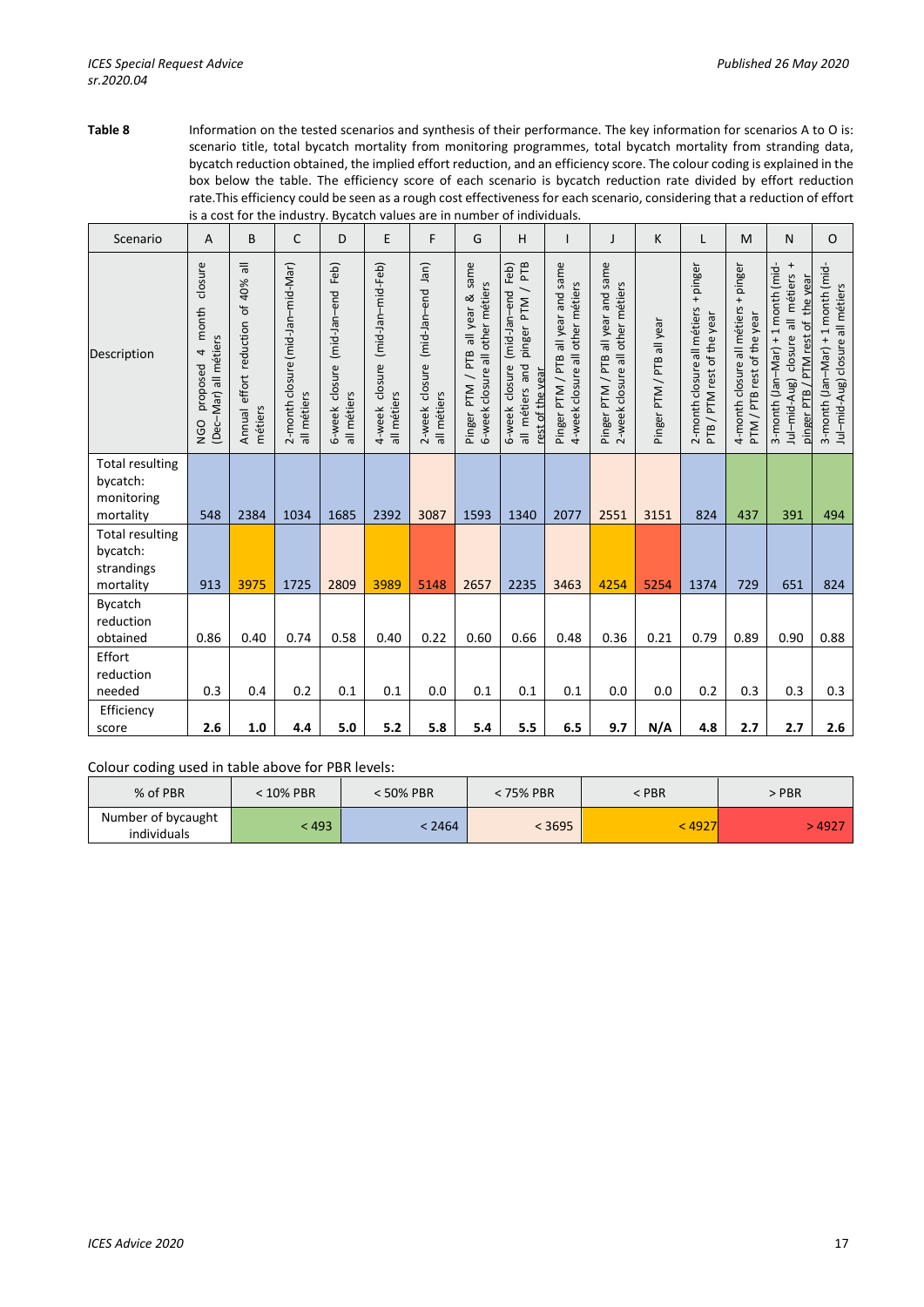## **Harbour porpoise in the Baltic Sea**

## *Identification of seasonal geographical areas for bycatch mitigation*

During May–October, the southwestern management border for the Baltic Proper harbour porpoise has been proposed as a line drawn between the island of Hanö, Sweden, and Jarosławiec near Słupsk, Poland (Carlén *et al*., 2018). This is the border used during May–October in the current advice, and not 13.5°E as stated in the NGO report (see Annex 12 in ICES, 2020). During November–April, Baltic Proper harbour porpoises migrate west of this border (Carlén *et al*., 2018). The NGO report states that the waters east of 13.5°E host some Belt Sea porpoises during May–October and Baltic Proper harbour porpoises during November–April. However, the report provides no information on how far west Baltic Proper harbour porpoises migrate during November–April. In the advice, 13°E is considered the southwestern border during November– April. This is based on (i) seasonal patterns in acoustic detection rates and their correlations to environmental conditions in the southern Baltic; (ii) the morphological difference between the Belt Sea and Baltic Proper populations, indicating that Baltic Proper harbour porpoises are adapted to forage in deeper waters; and (iii) the bathymetry of the southern Baltic Sea, showing that deep waters of the Arkona Basin reach approximately to longitude 13°E (ICES, 2020). The NGO report has 60.5°N as the northern border. However, a cluster of opportunistic sightings of harbour porpoises during the 21st century, just below 60.5°N on the Swedish coast and 61°N on the Finnish coast (HELCOM Map and Data Service), led to a line between these points being used as northern border in the current advice.

## *Calculation of the PBR limit*

The PBR for the Baltic Proper harbour porpoise was previously estimated by the Marine Mammal Commission and the Norwegian Institute of Marine Research Workshop on the Harbour Porpoise in the North Atlantic (NAMMCO–IMR, 2019). As outlined in that report, the anthropogenic mortality limit was estimated at 0.7 animals per year using the PBR approach; this is based on an abundance of 497 porpoises (CV = 0.42) for the years 2011–2013 (SAMBAH, 2016), an R<sub>max</sub> of 4% (default value for small cetaceans), and a recovery factor of 0.1 (NAMMCO-IMR, 2019). An F<sub>R</sub> of 0.1 is applied for critically endangered populations, which ensures a conservative estimate for the anthropogenic mortality limit. However, it was noted in the NAMMCO–IMR (2019) report that the R<sub>max</sub> for the population could be lower than the assumed 4% due to high exposure to pollutants in the Baltic Sea.

Based on this PBR bycatch limit estimate, the management objective employed for the Baltic Proper harbour porpoise in the current advice is to reduce bycatch to 0.7 animals per year. Due to the low density of Baltic Proper porpoises in combination with the low monitoring effort within its distribution range, no reliable bycatch estimates per métier are available. Therefore, the number of bycatches of Baltic Proper harbour porpoises was estimated by adjusting data on bycatch rates, obtained by electronic monitoring systems and on-board observers in subdivisions 21, 22, and 23 and reported to ICES WGBYC during 2007–2016. A 95% confidence interval of the bycatch rate was calculated and its upper limit was first adjusted for the lower density of the Baltic Proper population, then mulitplied by the total gillnet fishing effort in ICES subdivisions 25–29 for each of the years from 2009 to 2017. The fishing effort was obtained from ICES Regional DataBase (RDB). This resulted in an annual bycatch estimate, declining from 12 in 2009 to 7 in 2017 (NAMMCO– IMR, 2019).

# *Identification of high-risk areas for bycatch*

In the Baltic Proper, the majority of reported harbour porpoise bycatches have occurred in static nets (Berggren, 1994; Skóra and Kuklik, 2003; EC-DGMARE, 2014). Natura 2000 sites have been designated for the protection of the species. Therefore, the current advice focuses on the reduction of harbour porpoise bycatches in static net fisheries, with particular focus on Natura 2000 sites, within the seasonal distribution ranges of the Baltic Proper harbour porpoise population. Highrisk areas for porpoise bycatch were primarily identified based on seasonal maps of high-density areas for Baltic Proper porpoises (ASCOBANS, 2016), and data on fishing effort (days-at-sea) per calendar quarter for gillnets and trammelnets from ICES Regional Database (ICES, 2020). For Swedish waters, quarterly bycatch risk maps were also available from the ongoing HELCOM Action project (Kindt-Larsen *et al*., 2020). These maps were produced by multiplying detailed information on fishing effort (net length, soak time, and position) for Swedish static net fisheries (data from the Swedish Agency of Marine and Water Management) by seasonal maps of predicted detection rates of harbour porpoises (Carlén *et al*., 2018). Finally, published literature and other available evidence were used for more site-specific information on porpoise occurrence and bycatches.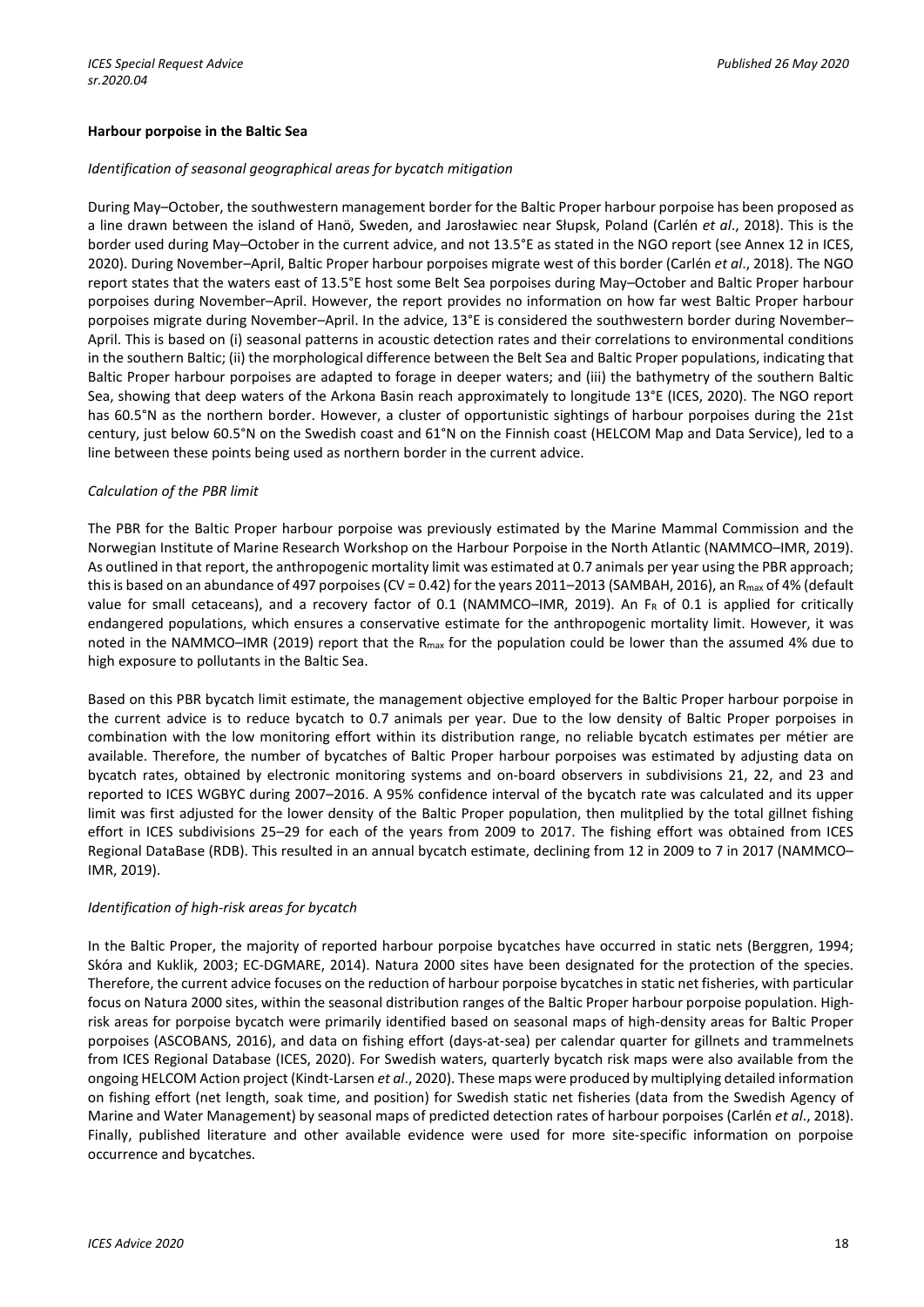#### **Sources and references**

ASCOBANS. 2016. ASCOBANS Recovery Plan for Baltic Harbour Porpoises: Jastarnia Plan (2016 Revision). Agreement on the Conservation of Small Cetaceans in the Baltic, North East Atlantic, Irish and North Seas (ASCOBANS).

Beest, F. M., Kindt-Larsen, L., Bastardie, F., Bartolino, V., and Nabe-Nielsen, J. 2017. Predicting the population-level impact of mitigating harbor porpoise bycatch with pingers and time-area fishing closures. Ecosphere, 8(4): e01785. [https://doi.org/10.1002/ecs2.1785.](https://doi.org/10.1002/ecs2.1785)

Berggren, P. 1994. Bycatches of the harbour porpoise (*Phocoena phocoena*) in the Swedish Skagerrak, Kattegat and Baltic Seas; 1973–1993. Reports of the International Whaling Commission, 15: 211–215.

Carlén, I., Thomas, L., Carlström, J., Amundin, M., Teilmann, J., Tregenza, N., *et al.* 2018. Basin-scale distribution of harbour porpoises in the Baltic Sea provides basis for effective conservation actions. Biological Conservation, 226: 42–53. [https://doi.org/10.1016/j.biocon.2018.06.031.](https://doi.org/10.1016/j.biocon.2018.06.031)

Dawson, S., Northridge, S., Waples, D., and Read, A. 2013. To ping or not to ping: the use of active acoustic devices in mitigating interactions between small cetaceans and gillnet fisheries. Endangered Species Research, 19(3): 201–221. [https://doi.org/10.3354/esr00464.](https://doi.org/10.3354/esr00464) 

EU. 1992. COUNCIL DIRECTIVE 92 /43 /EEC of 21 May 1992 on the conservation of natural habitats and of wild fauna and flora. Official Journal of the European Communities, No. L 206: 7-50[. http://data.europa.eu/eli/dir/1992/43/oj.](http://data.europa.eu/eli/dir/1992/43/oj)

EU. 2013. Regulation (EU) No 1380/2013 of the European Parliament and of the Council of 11 December 2013 on the Common Fisheries Policy, amending Council Regulations (EC) No 1954/2003 and (EC) No 1224/2009 and repealing Council Regulations (EC) No 2371/2002 and (EC) No 639/2004 and Council Decision 2004/585/EC. Official Journal of the European Communities, No. L 354: 22–61. [http://data.europa.eu/eli/reg/2013/1380/oj.](http://data.europa.eu/eli/reg/2013/1380/oj)

EU. 2017. Commission Decision (EU) 2017/848 of 17 May 2017 laying down criteria and methodological standards on good environmental status of marine waters and specifications and standardised methods for monitoring and assessment, and repealing Decision 2010/477/EU. Official Journal of the European Communities, No. L 125: 43–74. [http://data.europa.eu/eli/dec/2017/848/oj.](http://data.europa.eu/eli/dec/2017/848/oj) 

EU. 2019. Regulation (EU) 2019/1241 of the European Parliament and of the Council of 20 June 2019 on the conservation of fisheries resources and the protection of marine ecosystems through technical measures, amending Council Regulations (EC) No 1967/2006, (EC) No 1224/2009 and Regulations (EU) No 1380/2013, (EU) 2016/1139, (EU) 2018/973, (EU) 2019/472 and (EU) 2019/1022 of the European Parliament and of the Council, and repealing Council Regulations (EC) No 894/97, (EC) No 850/98, (EC) No 2549/2000, (EC) No 254/2002, (EC) No 812/2004 and (EC) No 2187/2005. Official Journal of the European Communities, No. L 198: 105–201. [http://data.europa.eu/eli/reg/2019/1241/oj.](http://data.europa.eu/eli/reg/2019/1241/oj) 

EU-DGMARE. 2014. Lot 2: Retrospective and prospective evaluation on the common fisheries policy, excluding its international dimension. Ref. No MARE/2011/01. Study in support of the review of the EU regime on the small-scale driftnet fisheries. Appendix 4.6: Poland case study report (Final project report No. Ref. Ares(2014)1501494-12/05/2014). [https://ec.europa.eu/fisheries/sites/fisheries/files/docs/body/final-report-appendix-4-06\\_en.pdf.](https://ec.europa.eu/fisheries/sites/fisheries/files/docs/body/final-report-appendix-4-06_en.pdf)

Gerrodette, T., Watters, G., Perryman, W. L., and Ballance, L. T. 2008. Estimates of 2006 dolphin abundance in the eastern tropical Pacific, with revised estimates from 1986–2003. NOAA Technical Memorandum NMFS-SWFSC-422. 43 pp.

Hammond, P. S., Bearzi, G., Bjørge, A., Forney, K., Karczmarski, L., Kasuya, T., *et al*. 2008. *Phocoena phocoena* (Baltic Sea subpopulation). The IUCN Red List of Threatened Species 2008: e.T17031A6739565. [http://dx.doi.org/10.2305/IUCN.UK.2008.RLTS.T17031A6739565.en.](http://dx.doi.org/10.2305/IUCN.UK.2008.RLTS.T17031A6739565.en)

HELCOM. 2013. HELCOM Red List of Baltic Sea species in danger of becoming extinct. Baltic Sea Environmental Proceedings, 140. 106 pp.

ICES. 2013. Report of the ICES Advisory Committee, 2013. ICES Advice 2013. Book 1. 348 pp.

ICES. 2014. Report of the ICES Advisory Committee, 2014. ICES Advice 2014. Book 1. 170 pp.

ICES. 2018. Bycatch of small cetaceans and other marine animals – review of national reports under Council Regulation (EC) No. 812/2004 and other information. *In* Report of the ICES Advisory Committee, 2018. ICES Advice 2018, byc.eu. [https://doi.org.10.17895/ices.pub.45142.](https://doi.org.10.17895/ices.pub.45142)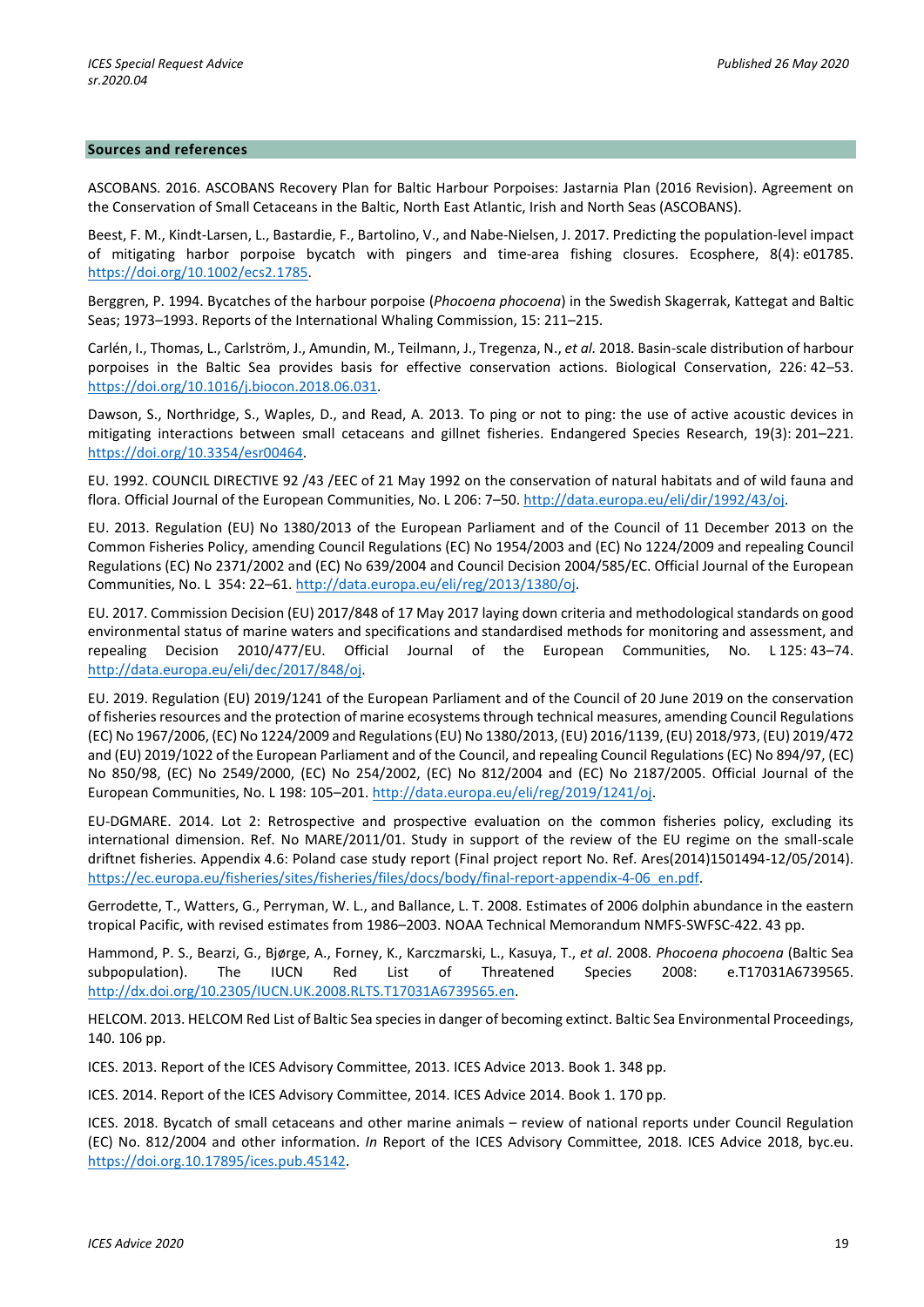ICES. 2019a. Working Group on Marine Mammal Ecology (WGMME). ICES Scientific Reports, 1:22. 133 pp. [http://doi.org/10.17895/ices.pub.4980.](http://doi.org/10.17895/ices.pub.4980) 

ICES. 2019b. Bycatch of protected and potentially vulnerable marine vertebrates – review of national reports under Council Regulation (EC) No. 812/2004 and other information. *In* Report of the ICES Advisory Committee, 2019. ICES Advice 2019, byc.eu, [https://doi.org/10.17895/ices.advice.5564.](https://doi.org/10.17895/ices.advice.5564)

ICES. 2020. Workshop on fisheries Emergency Measures to minimize BYCatch of short-beaked common dolphins in the Bay of Biscay and harbor porpoise in the Baltic Sea (WKEMBYC). ICES Scientific Reports, 2:43 In prep. Draft available at the [WGBYC](https://www.ices.dk/community/groups/Pages/WGBYC.aspx) website.

Kindt-Larsen, L., Berg, C. W., Northridge, S., and Larsen, F. 2019. Harbor porpoise (*Phocoena phocoena*) reactions to pingers. Marine Mammal Science, 35(2): 552–573. [https://doi.org/10.1111/mms.12552.](https://doi.org/10.1111/mms.12552)

Kindt-Larsen, L., Glemarec, G., Willestofte Berg, C., Svanfeldt, K., and Königson, S. 2020. By-catch in commercial fisheries; high-risk areas and evaluation of measures to reduce by-catch. Report WP1 helcom Action project. In prep.

Kyhn, L. A., Jørgensen, P. B., Carstensen, J., Bech, N. I., Tougaard, J., Dabelsteen, T., and Teilmann, J. 2015. Pingers cause temporary habitat displacement in the harbour porpoise *Phocoena phocoena*. Marine Ecology Progress Series, 526: 253– 265.

Lah, L., Trense, D., Benke, H., Berggren, P., Gunnlaugsson, O., Lockyer, C., *et al*. 2016. Spatially Explicit Analysis of Genome-Wide SNPs Detects Subtle Population Structure in a Mobile Marine Mammal, the Harbor Porpoise. PLoS ONE, 11: e0162792.

Mannocci, L., Dabin, W., Augeraud-Véron, E., Dupuy, J-F., Barbraud, C., and Ridoux, V. 2012. Assessing the impact of bycatch on dolphin populations: the case of the common dolphin in the eastern North Atlantic. PLoS ONE, 7: e32615.

Murphy, S., Dabin, W., Ridoux, V., Morizur, Y., Larsen, F., and Rogan, E. 2007. Estimation of R<sub>max</sub> for the common dolphin in the Northeast Atlantic. NECESSITY Contract 501605 Periodic Activity Report No 2 – Annex 8.4.

Murphy, S., A., Winship, W., Dabin, P. D., Jepson, R., Deaville, R. J., Reid, C., *et al*. 2009b. Importance of biological parameters in assessing the status of *Delphinus delphis*. Marine Ecology Progress Series, 388: 273–291.

Murphy, S., Law, R. J., Deaville, R., Barnett, J., Perkins, M. W., Brownlow, A., *et al*. 2018. Chapter 1 – Organochlorine Contaminants and Reproductive Implication in Cetaceans: A Case Study of the Common Dolphin. *In* Marine Mammal Ecotoxicology, pages 3–38. M. C. Fossi and C. Panti (Eds.) Academic Press. 486 pp.

NAMMCO–IMR. 2019. Report of Joint IMR/NAMMCO International Workshop on the Status of Harbour Porpoises in the North Atlantic. Rev 2020. North Atlantic Marine Mammal Commission and the Norwegian Institute of Marine Research, Tromsø, Norway.

Northridge, S., Kingston, A., Mackay, A., and Lonergan, M. 2011. Bycatch of Vulnerable Species: Understanding the Process and Mitigating the Impacts. Final Report to Defra Marine and Fisheries Science Unit, Project no MF1003. University of St Andrews. Defra, London. 99 pp.

Orphanides, C. D., and Palka, D. L. 2013. Analysis of harbor porpoise gillnet bycatch, compliance, and enforcement trends in the US northwestern Atlantic, January 1999 to May 2010. Endangered Species Resolution, 20: 251–269.

Peltier, H., Authier, M., Caurant, F., Dabin, W., Dars, C., Demaret, F., Meheust, E., Ridoux, V., Van Canneyt, O., and Spitz, J. 2019. Etat des connaissances sur les captures accidentelles de dauphins communs dans le golfe de Gascogne – Synthèse 2019. Rapport scientifique dans le cadre de la convention avec le MTES. Observatoire PELAGIS – UMS 3462, La Rochelle Université/CNRS. 23 pp.

Rimaud, T., Authier, M., Mehault, S., Peltier, H., and Van Canneyt, O. 2019. RAPPORT Final du projet PIC. Pêcheurs de Bretagne.

SAMBAH. 2016. Final report for LIFE+ project SAMBAH LIFE08 NAT/S/000261 covering the project activities from 01/01/2010 to 30/09/2015. Reporting date 29/02/2016.

Skóra, K. E., and Kuklik, I. 2003. Bycatch as a potential threat to harbour porpoises (*Phocoena phocoena*) in Polish Baltic waters. NAMMCO Scientific Publications, 5: 303–315. [https://doi.org/10.7557/3.2831.](https://doi.org/10.7557/3.2831)